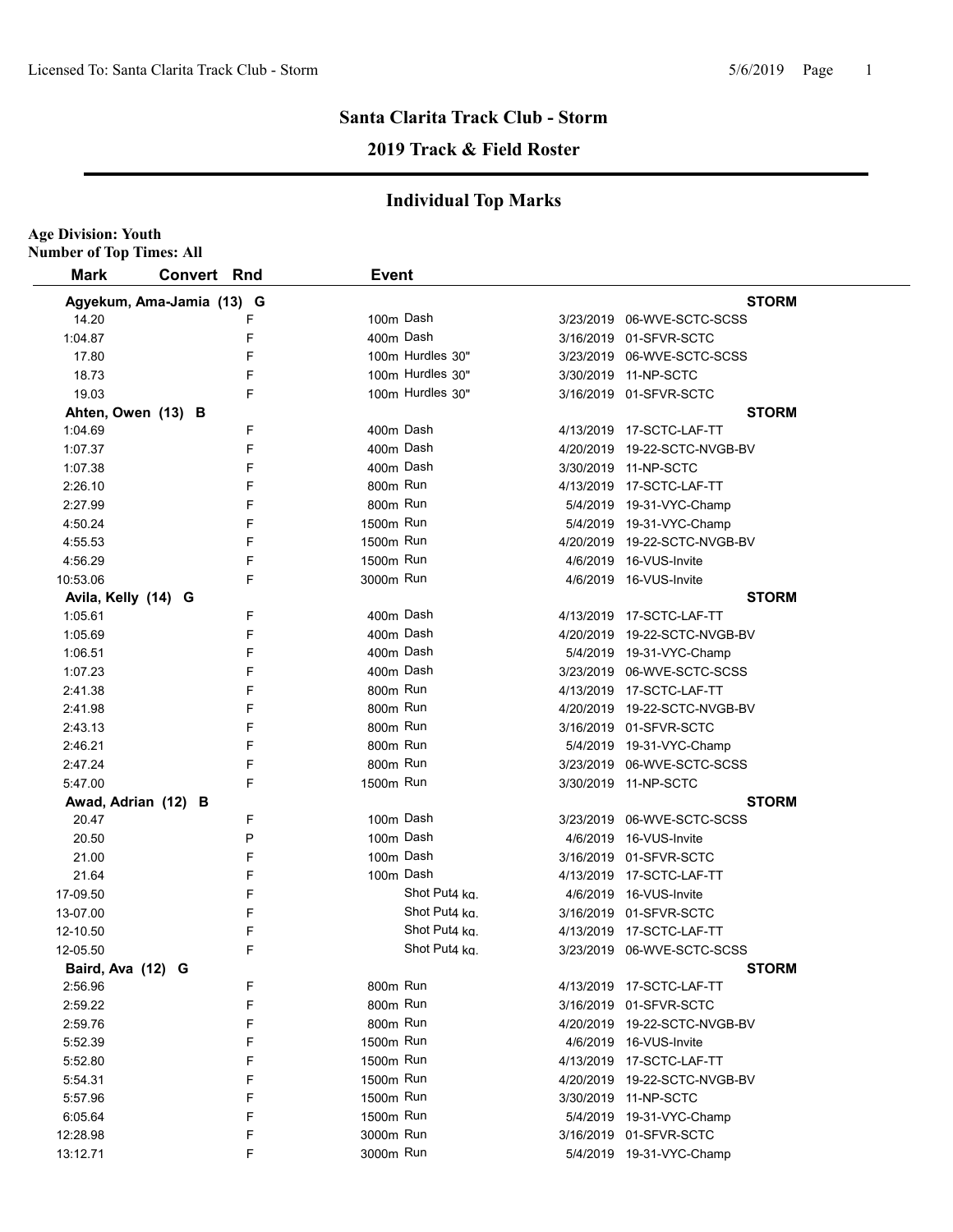## **2019 Track & Field Roster**

| <b>Number of Top Times: All</b> |                        |   |              |               |                                                |
|---------------------------------|------------------------|---|--------------|---------------|------------------------------------------------|
| <b>Mark</b>                     | <b>Convert Rnd</b>     |   | <b>Event</b> |               |                                                |
| Baird, Ava (12) G               |                        |   |              |               | <b>STORM</b>                                   |
| 13:21.18                        |                        | F | 3000m Run    |               | 4/6/2019 16-VUS-Invite                         |
| Barba, Louie (12) B             |                        |   |              |               | <b>STORM</b>                                   |
| 14.35                           |                        | F | 100m Dash    |               | 4/27/2019 19-27-Western League Open Final Meet |
| 14.47                           |                        | F | 100m Dash    |               | 4/13/2019 17-SCTC-LAF-TT                       |
| 14.86                           |                        | F | 100m Dash    |               | 4/20/2019 19-22-SCTC-NVGB-BV                   |
| 15.16                           |                        | F | 100m Dash    |               | 3/30/2019 11-NP-SCTC                           |
| 15.47                           |                        | F | 100m Dash    |               | 3/23/2019 06-WVE-SCTC-SCSS                     |
| 1:07.86                         |                        | F | 400m Dash    |               | 4/20/2019 19-22-SCTC-NVGB-BV                   |
| 23-01.00                        |                        | F |              | Shot Put4 kg. | 4/27/2019 19-27-Western League Open Final Meet |
| 22-01.50                        |                        | F |              | Shot Put4 kg. | 4/20/2019 19-22-SCTC-NVGB-BV                   |
| 20-11.50                        |                        | F |              | Shot Put4 ka. | 4/13/2019 17-SCTC-LAF-TT                       |
| 19-04.00                        |                        | F |              | Shot Put4 kg. | 3/23/2019 06-WVE-SCTC-SCSS                     |
|                                 | Barnes, Amelia (12) G  |   |              |               | <b>STORM</b>                                   |
| 1:05.01                         |                        | F | 400m Dash    |               | 4/13/2019 17-SCTC-LAF-TT                       |
| 2:31.17                         |                        | F | 800m Run     |               | 4/13/2019 17-SCTC-LAF-TT                       |
| 2:31.94                         |                        | F | 800m Run     |               | 4/20/2019 19-22-SCTC-NVGB-BV                   |
| 2:33.52                         |                        | F | 800m Run     |               | 5/4/2019 19-31-VYC-Champ                       |
| 2:34.97                         |                        | F | 800m Run     |               | 3/16/2019 01-SFVR-SCTC                         |
| 2:37.75                         |                        | F | 800m Run     |               | 4/6/2019 16-VUS-Invite                         |
| 5:08.36                         |                        | F | 1500m Run    |               | 4/20/2019 19-22-SCTC-NVGB-BV                   |
| 5:15.00                         |                        | F | 1500m Run    |               | 5/4/2019 19-31-VYC-Champ                       |
| 5:17.69                         |                        | F | 1500m Run    |               | 3/16/2019 01-SFVR-SCTC                         |
| <b>DNF</b>                      |                        | F | 1500m Run    |               | 4/6/2019 16-VUS-Invite                         |
| Bazo, Caden (13) B              |                        |   |              |               | <b>STORM</b>                                   |
| 5.49.98                         |                        | F | 1500m Run    |               | 4/20/2019 19-22-SCTC-NVGB-BV                   |
| 5:51.14                         |                        | F | 1500m Run    |               | 4/27/2019 19-27-Western League Open Final Meet |
| 5:58.97                         |                        | F | 1500m Run    |               | 4/13/2019 17-SCTC-LAF-TT                       |
| 5:59.28                         |                        | F | 1500m Run    |               | 3/16/2019 01-SFVR-SCTC                         |
| 6:05.75                         |                        | F | 1500m Run    |               | 3/30/2019 11-NP-SCTC                           |
| 6:16.28                         |                        | F | 1500m Run    |               | 3/23/2019 06-WVE-SCTC-SCSS                     |
| $3 - 10.00$                     |                        | F |              | High Jump     | 4/27/2019 19-27-Western League Open Final Meet |
| 3-08.00                         |                        | F |              | High Jump     | 4/20/2019 19-22-SCTC-NVGB-BV                   |
| <b>NH</b>                       |                        | F |              | High Jump     | 3/30/2019 11-NP-SCTC                           |
| NΗ                              |                        | F |              | High Jump     | 3/23/2019 06-WVE-SCTC-SCSS                     |
| 21-09.50                        |                        | F |              | Shot Put4 kg. | 4/27/2019 19-27-Western League Open Final Meet |
| 21-06.00                        |                        | F |              | Shot Put4 kg. | 3/30/2019 11-NP-SCTC                           |
| 21-05.00                        |                        | F |              | Shot Put4 kg. | 4/13/2019 17-SCTC-LAF-TT                       |
| 21-02.00                        |                        | F |              | Shot Put4 ka. | 4/20/2019 19-22-SCTC-NVGB-BV                   |
| 21-00.50                        |                        | F |              | Shot Put4 ka. | 3/16/2019 01-SFVR-SCTC                         |
| 17-11.50                        |                        | F |              | Shot Put4 ka. | 3/23/2019 06-WVE-SCTC-SCSS                     |
|                                 | Bertola, Hailey (12) G |   |              |               | <b>STORM</b>                                   |
| 1:21.34                         |                        | F | 400m Dash    |               | 4/20/2019 19-22-SCTC-NVGB-BV                   |
| 1:25.31                         |                        | F |              | 400m Dash     | 3/16/2019 01-SFVR-SCTC                         |
| 1:28.81                         |                        | F | 400m Dash    |               | 3/23/2019 06-WVE-SCTC-SCSS                     |
| 1:29.06                         |                        | F | 400m Dash    |               | 4/13/2019 17-SCTC-LAF-TT                       |
| 14:17.67                        |                        | F | 3000m Run    |               | 4/20/2019 19-22-SCTC-NVGB-BV                   |
| 14:31.88                        |                        | F | 3000m Run    |               | 3/16/2019 01-SFVR-SCTC                         |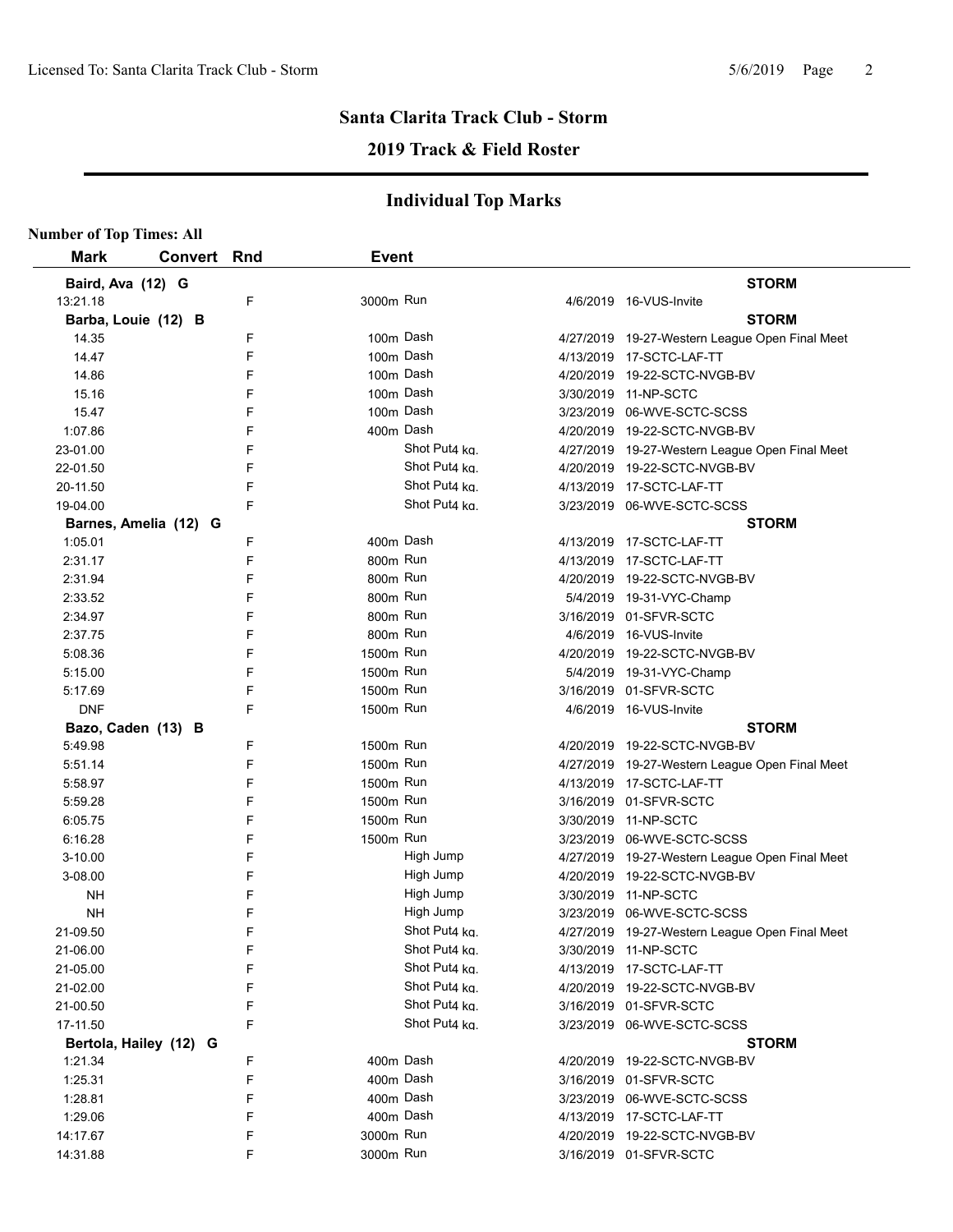## **2019 Track & Field Roster**

| <b>Number of Top Times: All</b> |                        |   |              |                  |                                                |
|---------------------------------|------------------------|---|--------------|------------------|------------------------------------------------|
| <b>Mark</b>                     | <b>Convert Rnd</b>     |   | <b>Event</b> |                  |                                                |
|                                 | Bertola, Hailey (12) G |   |              |                  | <b>STORM</b>                                   |
| 14:34.06                        |                        | F | 3000m Run    |                  | 3/23/2019 06-WVE-SCTC-SCSS                     |
| 15:02.90                        |                        | F | 3000m Run    |                  | 4/13/2019 17-SCTC-LAF-TT                       |
| Betty, Evan (12) B              |                        |   |              |                  | <b>STORM</b>                                   |
| 15.68                           |                        | F |              | 100m Dash        | 3/30/2019 11-NP-SCTC                           |
| 15.71                           |                        | F |              | 100m Dash        | 4/13/2019 17-SCTC-LAF-TT                       |
| 16.22                           |                        | F |              | 100m Dash        | 4/20/2019 19-22-SCTC-NVGB-BV                   |
| 16.25                           |                        | F |              | 100m Dash        | 4/27/2019 19-27-Western League Open Final Meet |
| 21.02                           |                        | F |              | 100m Hurdles 33" | 4/27/2019 19-27-Western League Open Final Meet |
| 21.89                           |                        | F |              | 100m Hurdles 33" | 4/6/2019 16-VUS-Invite                         |
| 22.04                           |                        | F |              | 100m Hurdles 33" | 3/30/2019 11-NP-SCTC                           |
| 22.09                           |                        | F |              | 100m Hurdles 33" | 4/13/2019 17-SCTC-LAF-TT                       |
| 22.15                           |                        | F |              | 100m Hurdles 33" | 4/20/2019 19-22-SCTC-NVGB-BV                   |
| 22.55                           |                        | F |              | 100m Hurdles 33" | 3/23/2019 06-WVE-SCTC-SCSS                     |
| 11-11.00                        |                        | F |              | Long Jump        | 3/30/2019 11-NP-SCTC                           |
| 11-00.00                        |                        | F |              | Long Jump        | 4/6/2019 16-VUS-Invite                         |
| 10-08.50                        |                        | F |              | Long Jump        | 4/20/2019 19-22-SCTC-NVGB-BV                   |
| 10-05.75                        |                        | F |              | Long Jump        | 4/13/2019 17-SCTC-LAF-TT                       |
| 10-05.00                        |                        | F |              | Long Jump        | 4/27/2019 19-27-Western League Open Final Meet |
|                                 | Biggs, Jaylen (14) B   |   |              |                  | <b>STORM</b>                                   |
| 14.68                           |                        | F |              | 100m Dash        | 3/16/2019 01-SFVR-SCTC                         |
| 14.74                           |                        | F |              | 100m Dash        | 4/13/2019 17-SCTC-LAF-TT                       |
| 14.85                           |                        | P |              | 100m Dash        | 4/6/2019 16-VUS-Invite                         |
| 14.91                           |                        | F |              | 100m Dash        | 4/20/2019 19-22-SCTC-NVGB-BV                   |
| 14.99                           |                        | F |              | 100m Dash        | 3/30/2019 11-NP-SCTC                           |
| 31.07                           |                        | F |              | 200m Dash        | 3/30/2019 11-NP-SCTC                           |
| 31.65                           |                        | F |              | 200m Dash        | 4/6/2019 16-VUS-Invite                         |
| 31.91                           |                        | F |              | 200m Dash        | 3/16/2019 01-SFVR-SCTC                         |
| 1:05.00                         |                        | F |              | 400m Dash        | 4/27/2019 19-27-Western League Open Final Meet |
| 1:07.64                         |                        | F |              | 400m Dash        | 3/30/2019 11-NP-SCTC                           |
|                                 | Bingham, Baylin (12) B |   |              |                  | <b>STORM</b>                                   |
| 15.75                           |                        | F |              | 100m Dash        | 4/13/2019 17-SCTC-LAF-TT                       |
| 1:13.38                         |                        | F |              | 400m Dash        | 4/13/2019 17-SCTC-LAF-TT                       |
| Bomar, Jacie (12) G             |                        |   |              |                  | <b>STORM</b>                                   |
| 15.30                           |                        | F |              | 100m Dash        | 3/16/2019 01-SFVR-SCTC                         |
| 15.30                           |                        | F |              | 100m Dash        | 4/13/2019 17-SCTC-LAF-TT                       |
| 15.64                           |                        | F |              | 100m Dash        | 3/23/2019 06-WVE-SCTC-SCSS                     |
| 20.87                           |                        | F |              | 100m Hurdles 30" | 3/23/2019 06-WVE-SCTC-SCSS                     |
| 21.18                           |                        | F |              | 100m Hurdles 30" | 3/30/2019 11-NP-SCTC                           |
| 21.32                           |                        | F |              | 100m Hurdles 30" | 4/20/2019 19-22-SCTC-NVGB-BV                   |
| 21.48                           |                        | F |              | 100m Hurdles 30" | 4/13/2019 17-SCTC-LAF-TT                       |
| 22.18                           |                        | F |              | 100m Hurdles 30" | 3/16/2019 01-SFVR-SCTC                         |
| 22.38                           |                        | F |              | 100m Hurdles 30" | 5/4/2019 19-31-VYC-Champ                       |
| 4-06.00                         |                        | F |              | High Jump        | 4/13/2019 17-SCTC-LAF-TT                       |
| 4-04.00                         |                        | F |              | High Jump        | 5/4/2019 19-31-VYC-Champ                       |
| 4-04.00                         |                        | F |              | High Jump        | 3/23/2019 06-WVE-SCTC-SCSS                     |
| 4-02.00                         |                        | F |              | High Jump        | 3/16/2019 01-SFVR-SCTC                         |
| 4-02.00                         |                        | F |              | High Jump        | 4/20/2019 19-22-SCTC-NVGB-BV                   |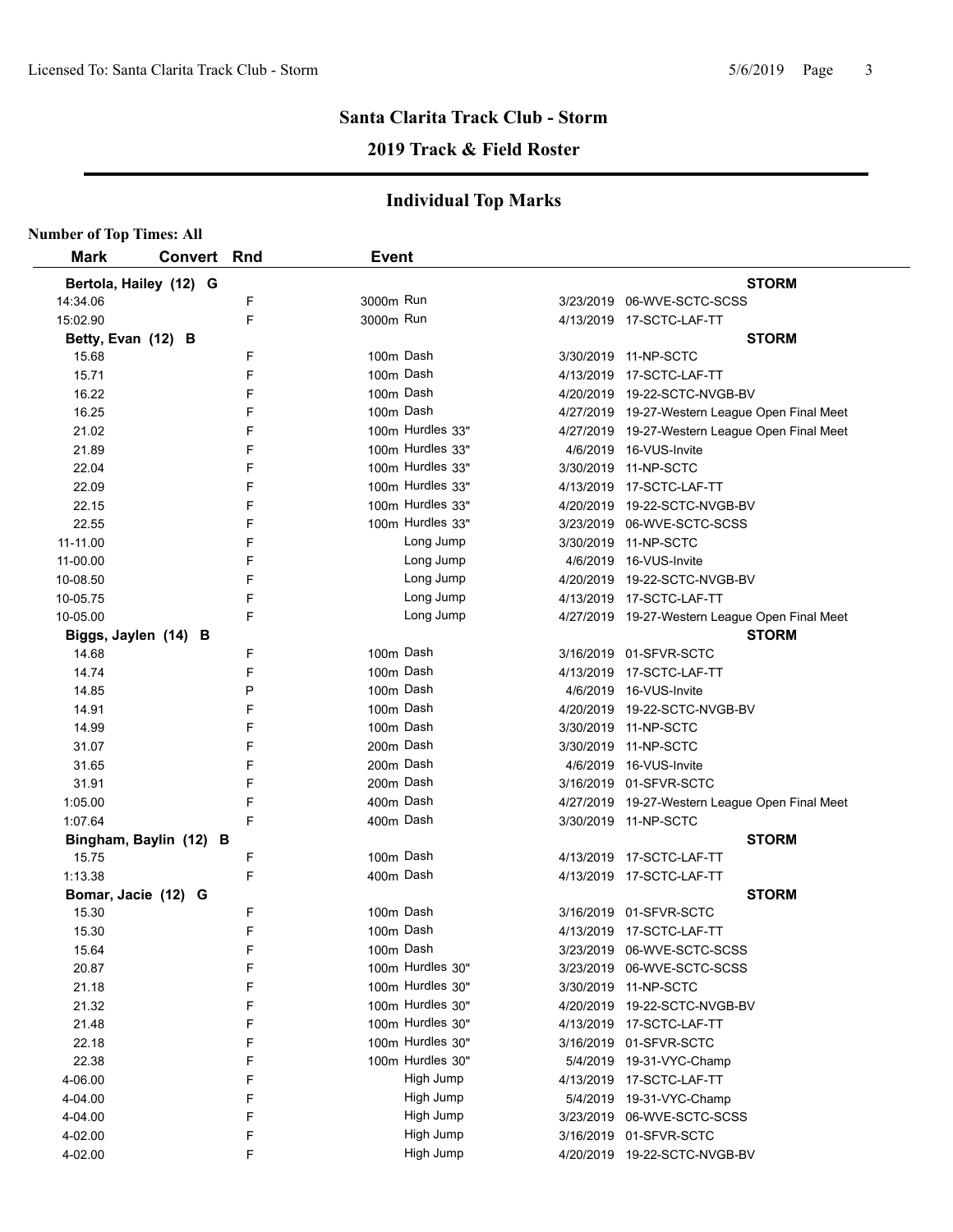## **2019 Track & Field Roster**

| <b>Number of Top Times: All</b> |                        |   |              |                  |                                                |
|---------------------------------|------------------------|---|--------------|------------------|------------------------------------------------|
| <b>Mark</b>                     | <b>Convert Rnd</b>     |   | <b>Event</b> |                  |                                                |
| Bomar, Jacie (12) G             |                        |   |              |                  | <b>STORM</b>                                   |
| 4-02.00                         |                        | F |              | High Jump        | 3/30/2019 11-NP-SCTC                           |
| 13-07.50                        |                        | F |              | Long Jump        | 4/20/2019 19-22-SCTC-NVGB-BV                   |
| 13-01.75                        |                        | F |              | Long Jump        | 5/4/2019 19-31-VYC-Champ                       |
|                                 | Bryant, Sophie (12) G  |   |              |                  | <b>STORM</b>                                   |
| 15.63                           |                        | F |              | 100m Dash        | 4/27/2019 19-27-Western League Open Final Meet |
| 15.90                           |                        | F |              | 100m Dash        | 3/30/2019 11-NP-SCTC                           |
| 16.29                           |                        | F |              | 100m Dash        | 4/20/2019 19-22-SCTC-NVGB-BV                   |
| 16.46                           |                        | F |              | 100m Dash        | 4/13/2019 17-SCTC-LAF-TT                       |
| 16.73                           |                        | F |              | 100m Dash        | 3/23/2019 06-WVE-SCTC-SCSS                     |
| 1:15.89                         |                        | F |              | 400m Dash        | 4/27/2019 19-27-Western League Open Final Meet |
| 1:17.21                         |                        | F |              | 400m Dash        | 4/20/2019 19-22-SCTC-NVGB-BV                   |
| 1:18.55                         |                        | F |              | 400m Dash        | 3/30/2019 11-NP-SCTC                           |
| 1:19.67                         |                        | F |              | 400m Dash        | 3/23/2019 06-WVE-SCTC-SCSS                     |
| 1:20.49                         |                        | F |              | 400m Dash        | 4/13/2019 17-SCTC-LAF-TT                       |
| 3-10.00                         |                        | F |              | High Jump        | 4/27/2019 19-27-Western League Open Final Meet |
| 3-08.00                         |                        | F |              | High Jump        | 4/20/2019 19-22-SCTC-NVGB-BV                   |
| 3-04.00                         |                        | F |              | High Jump        | 4/13/2019 17-SCTC-LAF-TT                       |
|                                 | Buchanan, Ayden (13) B |   |              |                  | <b>STORM</b>                                   |
| 1:03.68                         |                        | F |              | 400m Dash        | 3/30/2019 11-NP-SCTC                           |
| 2:23.00                         |                        | F | 800m Run     |                  | 3/30/2019 11-NP-SCTC                           |
| 2:24.29                         |                        | F | 800m Run     |                  | 3/23/2019 06-WVE-SCTC-SCSS                     |
| 2:25.22                         |                        | F | 800m Run     |                  | 3/16/2019 01-SFVR-SCTC                         |
| 2:30.77                         |                        | F | 800m Run     |                  | 5/4/2019 19-31-VYC-Champ                       |
| 2:34.08                         |                        | F | 800m Run     |                  | 4/6/2019 16-VUS-Invite                         |
| 4:48.75                         |                        | F | 1500m Run    |                  | 3/23/2019 06-WVE-SCTC-SCSS                     |
| 4:49.92                         |                        | F | 1500m Run    |                  | 5/4/2019 19-31-VYC-Champ                       |
| 10:26.31                        |                        | F | 3000m Run    |                  | 3/16/2019 01-SFVR-SCTC                         |
| 10:27.23                        |                        | F | 3000m Run    |                  | 3/30/2019 11-NP-SCTC                           |
| 10:32.56                        |                        | F | 3000m Run    |                  | 5/4/2019 19-31-VYC-Champ                       |
| 10:36.32                        |                        | F | 3000m Run    |                  | 4/20/2019 19-22-SCTC-NVGB-BV                   |
| 10:42.47                        |                        | F | 3000m Run    |                  | 4/6/2019 16-VUS-Invite                         |
|                                 | Burton, Emily (13) G   |   |              |                  | <b>STORM</b>                                   |
| 15.27                           |                        | F | 100m Dash    |                  | 3/16/2019 01-SFVR-SCTC                         |
| 15.41                           |                        | F |              | 100m Dash        | 3/23/2019 06-WVE-SCTC-SCSS                     |
| 1:17.06                         |                        | F |              | 400m Dash        | 3/23/2019 06-WVE-SCTC-SCSS                     |
| 1:17.47                         |                        | F |              | 400m Dash        | 3/16/2019 01-SFVR-SCTC                         |
| 4-04.00                         |                        | F |              | High Jump        | 4/13/2019 17-SCTC-LAF-TT                       |
| 4-02.00                         |                        | F |              | High Jump        | 3/23/2019 06-WVE-SCTC-SCSS                     |
| 3-10.00                         |                        | F |              | High Jump        | 3/16/2019 01-SFVR-SCTC                         |
|                                 | Cabrera, Isaiah (14) B |   |              |                  | <b>STORM</b>                                   |
| 13.34                           |                        | F |              | 100m Dash        | 4/27/2019 19-27-Western League Open Final Meet |
| 13.35                           |                        | F |              | 100m Dash        | 4/13/2019 17-SCTC-LAF-TT                       |
| 13.47                           |                        | F |              | 100m Dash        | 3/30/2019 11-NP-SCTC                           |
| 13.75                           |                        | F |              | 100m Dash        | 3/23/2019 06-WVE-SCTC-SCSS                     |
| 18.79                           |                        | F |              | 100m Hurdles 33" | 4/27/2019 19-27-Western League Open Final Meet |
| 19.82                           |                        | F |              | 100m Hurdles 33" | 3/16/2019 01-SFVR-SCTC                         |
| 14-10.50                        |                        | F |              | Long Jump        | 3/30/2019 11-NP-SCTC                           |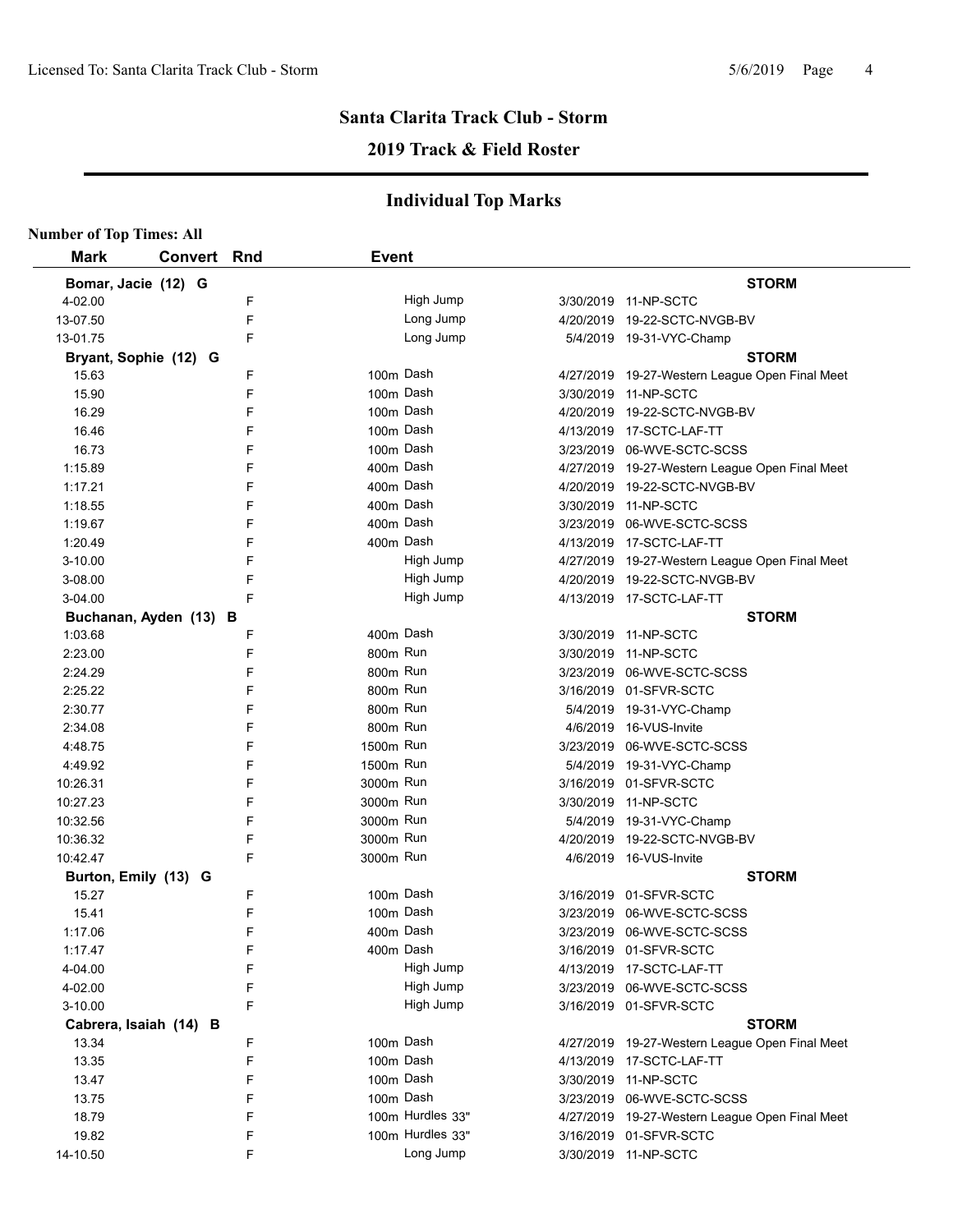## **2019 Track & Field Roster**

| <b>Number of Top Times: All</b> |                          |   |              |           |           |                                                |
|---------------------------------|--------------------------|---|--------------|-----------|-----------|------------------------------------------------|
| <b>Mark</b>                     | <b>Convert Rnd</b>       |   | <b>Event</b> |           |           |                                                |
|                                 | Cabrera, Isaiah (14) B   |   |              |           |           | <b>STORM</b>                                   |
| 14-09.50                        |                          | F |              | Long Jump |           | 4/27/2019 19-27-Western League Open Final Meet |
| 13-04.75                        |                          | F |              | Long Jump |           | 3/23/2019 06-WVE-SCTC-SCSS                     |
|                                 | Campbell, Brianna (12) G |   |              |           |           | <b>STORM</b>                                   |
| 2:36.93                         |                          | F | 800m Run     |           |           | 3/30/2019 11-NP-SCTC                           |
| 5:09.92                         |                          | F | 1500m Run    |           |           | 4/6/2019 16-VUS-Invite                         |
| 5:17.89                         |                          | F | 1500m Run    |           |           | 5/4/2019 19-31-VYC-Champ                       |
| 5:19.91                         |                          | F | 1500m Run    |           |           | 3/30/2019 11-NP-SCTC                           |
| 5:20.86                         |                          | F | 1500m Run    |           |           | 3/16/2019 01-SFVR-SCTC                         |
| 11:14.22                        |                          | F | 3000m Run    |           |           | 3/23/2019 06-WVE-SCTC-SCSS                     |
| 11:16.69                        |                          | F | 3000m Run    |           |           | 5/4/2019 19-31-VYC-Champ                       |
| 11:20.97                        |                          | F | 3000m Run    |           |           | 4/6/2019 16-VUS-Invite                         |
|                                 | Canham, Caleb (13) B     |   |              |           |           | <b>STORM</b>                                   |
| 5:00.98                         |                          | F | 1500m Run    |           | 4/6/2019  | 16-VUS-Invite                                  |
| 5:07.95                         |                          | F | 1500m Run    |           |           | 3/30/2019 11-NP-SCTC                           |
| 5:12.34                         |                          | F | 1500m Run    |           |           | 3/23/2019 06-WVE-SCTC-SCSS                     |
| 5:15.18                         |                          | F | 1500m Run    |           |           | 4/13/2019 17-SCTC-LAF-TT                       |
| 5:28.95                         |                          | F | 1500m Run    |           |           | 3/16/2019 01-SFVR-SCTC                         |
| 10:35.32                        |                          | F | 3000m Run    |           |           | 4/20/2019 19-22-SCTC-NVGB-BV                   |
| 10:44.19                        |                          | F | 3000m Run    |           |           | 4/13/2019 17-SCTC-LAF-TT                       |
| 10:48.83                        |                          | F | 3000m Run    |           |           | 5/4/2019 19-31-VYC-Champ                       |
| 10:52.71                        |                          | F | 3000m Run    |           |           | 3/23/2019 06-WVE-SCTC-SCSS                     |
| 11:12.15                        |                          | F | 3000m Run    |           |           | 3/16/2019 01-SFVR-SCTC                         |
|                                 | Caradine, Jarrett (13) B |   |              |           |           | <b>STORM</b>                                   |
| 14.09                           |                          | F | 100m Dash    |           |           | 3/30/2019 11-NP-SCTC                           |
| 14.18                           |                          | F | 100m Dash    |           |           | 4/13/2019 17-SCTC-LAF-TT                       |
| 14.37                           |                          | P | 100m Dash    |           |           | 4/6/2019 16-VUS-Invite                         |
| 14.52                           |                          | F | 100m Dash    |           |           | 3/23/2019 06-WVE-SCTC-SCSS                     |
| 14.54                           |                          | F | 100m Dash    |           |           | 3/16/2019 01-SFVR-SCTC                         |
| 14.79                           |                          | F | 100m Dash    |           |           | 4/20/2019 19-22-SCTC-NVGB-BV                   |
| 30.25                           |                          | F |              | 200m Dash |           | 3/30/2019 11-NP-SCTC                           |
| 30.34                           |                          | F | 200m Dash    |           |           | 3/23/2019 06-WVE-SCTC-SCSS                     |
| 14-11.00                        |                          | F |              | Long Jump |           | 4/13/2019 17-SCTC-LAF-TT                       |
| 13-03.50                        |                          | F |              | Long Jump |           | 4/20/2019 19-22-SCTC-NVGB-BV                   |
| 10-09.50                        |                          | F |              | Long Jump |           | 3/30/2019 11-NP-SCTC                           |
| 10-05.00                        |                          | F |              | Long Jump |           | 3/16/2019 01-SFVR-SCTC                         |
| 10-01.50                        |                          | F |              | Long Jump |           | 4/6/2019 16-VUS-Invite                         |
|                                 | Cardosa, Krystal (13) G  |   |              |           |           | <b>STORM</b>                                   |
| 16.89                           |                          | F | 100m Dash    |           |           | 3/30/2019 11-NP-SCTC                           |
| 16.93                           |                          | F |              | 100m Dash | 4/13/2019 | 17-SCTC-LAF-TT                                 |
| 17.22                           |                          | F |              | 100m Dash | 4/20/2019 | 19-22-SCTC-NVGB-BV                             |
| 3-06.00                         |                          | F |              | High Jump |           | 3/23/2019 06-WVE-SCTC-SCSS                     |
| 3-04.00                         |                          | F |              | High Jump |           | 4/20/2019 19-22-SCTC-NVGB-BV                   |
| 3-04.00                         |                          | F |              | High Jump |           | 4/13/2019 17-SCTC-LAF-TT                       |
| 3-04.00                         |                          | F |              | High Jump |           | 3/16/2019 01-SFVR-SCTC                         |
| <b>NH</b>                       |                          | F |              | High Jump |           | 3/30/2019 11-NP-SCTC                           |
|                                 | Cookston, Landon (13) B  |   |              |           |           | <b>STORM</b>                                   |
| 5:49.27                         |                          | F | 1500m Run    |           |           | 4/27/2019 19-27-Western League Open Final Meet |
|                                 |                          |   |              |           |           |                                                |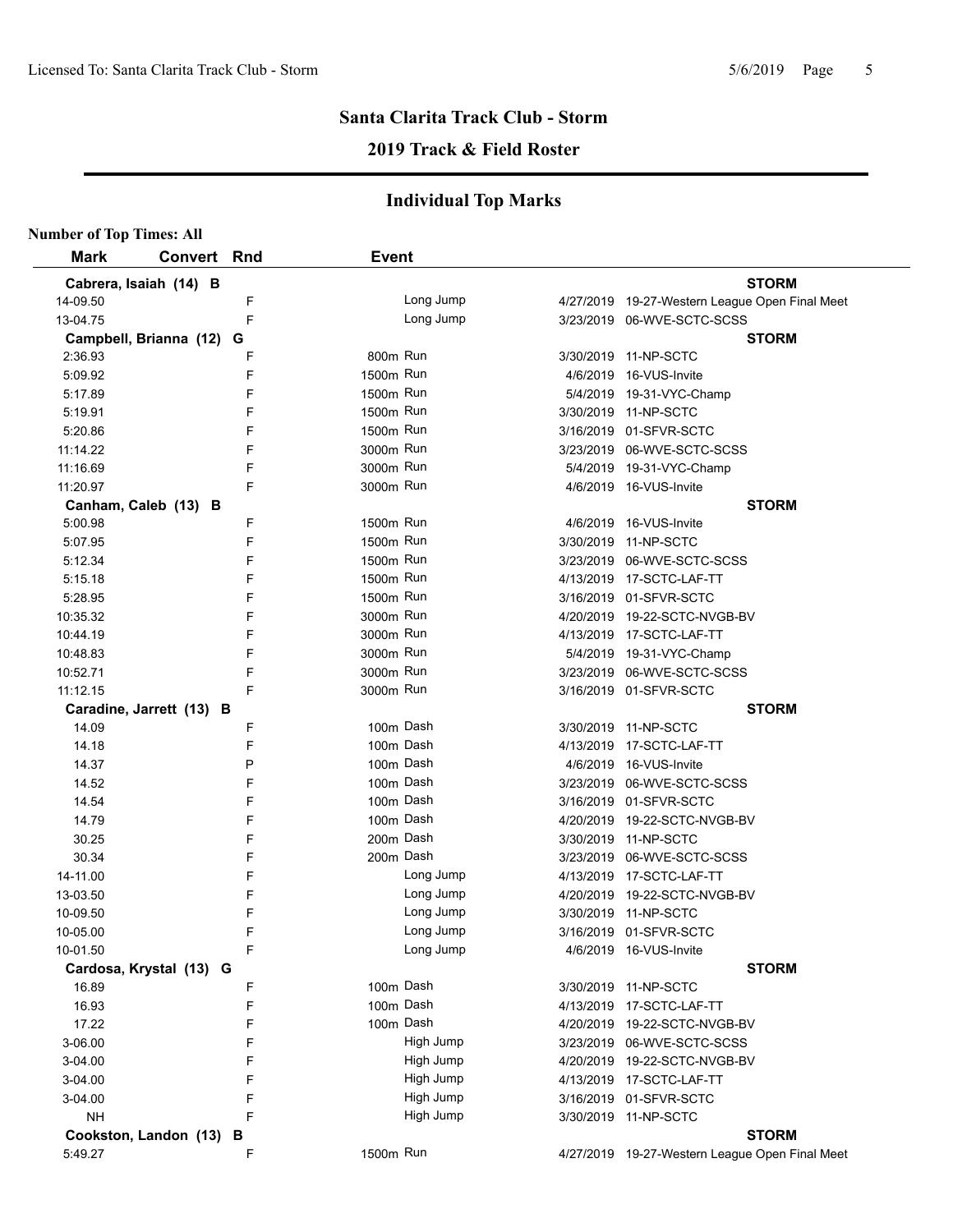## **2019 Track & Field Roster**

| <b>STORM</b><br>4/13/2019  17-SCTC-LAF-TT<br>4/20/2019 19-22-SCTC-NVGB-BV<br>3/23/2019 06-WVE-SCTC-SCSS<br>3/16/2019 01-SFVR-SCTC<br><b>STORM</b> |
|---------------------------------------------------------------------------------------------------------------------------------------------------|
|                                                                                                                                                   |
|                                                                                                                                                   |
|                                                                                                                                                   |
|                                                                                                                                                   |
|                                                                                                                                                   |
|                                                                                                                                                   |
|                                                                                                                                                   |
| 4/13/2019 17-SCTC-LAF-TT                                                                                                                          |
| 4/20/2019 19-22-SCTC-NVGB-BV                                                                                                                      |
| 4/27/2019 19-27-Western League Open Final Meet                                                                                                    |
| 4/6/2019 16-VUS-Invite                                                                                                                            |
| 3/30/2019 11-NP-SCTC                                                                                                                              |
| 3/16/2019 01-SFVR-SCTC                                                                                                                            |
| 3/23/2019 06-WVE-SCTC-SCSS                                                                                                                        |
| 4/20/2019 19-22-SCTC-NVGB-BV                                                                                                                      |
| 3/30/2019 11-NP-SCTC                                                                                                                              |
| 3/16/2019 01-SFVR-SCTC                                                                                                                            |
| 3/23/2019 06-WVE-SCTC-SCSS                                                                                                                        |
| 4/27/2019 19-27-Western League Open Final Meet                                                                                                    |
| 4/27/2019 19-27-Western League Open Final Meet                                                                                                    |
| 4/20/2019 19-22-SCTC-NVGB-BV                                                                                                                      |
| 4/13/2019 17-SCTC-LAF-TT                                                                                                                          |
| 3/30/2019 11-NP-SCTC                                                                                                                              |
| <b>STORM</b>                                                                                                                                      |
| 3/23/2019 06-WVE-SCTC-SCSS                                                                                                                        |
| 3/16/2019 01-SFVR-SCTC                                                                                                                            |
| 3/30/2019 11-NP-SCTC                                                                                                                              |
| 3/23/2019 06-WVE-SCTC-SCSS                                                                                                                        |
| 3/16/2019 01-SFVR-SCTC                                                                                                                            |
| 4/13/2019 17-SCTC-LAF-TT                                                                                                                          |
| 4/27/2019 19-27-Western League Open Final Meet                                                                                                    |
| 3/30/2019 11-NP-SCTC                                                                                                                              |
| 4/6/2019 16-VUS-Invite                                                                                                                            |
| 4/27/2019 19-27-Western League Open Final Meet                                                                                                    |
| 3/16/2019 01-SFVR-SCTC                                                                                                                            |
| 3/30/2019 11-NP-SCTC                                                                                                                              |
| 4/13/2019 17-SCTC-LAF-TT                                                                                                                          |
| 4/20/2019 19-22-SCTC-NVGB-BV                                                                                                                      |
| <b>STORM</b>                                                                                                                                      |
| 4/13/2019 17-SCTC-LAF-TT                                                                                                                          |
| 3/23/2019 06-WVE-SCTC-SCSS                                                                                                                        |
| 3/16/2019 01-SFVR-SCTC                                                                                                                            |
| 4/20/2019 19-22-SCTC-NVGB-BV                                                                                                                      |
| 3/16/2019 01-SFVR-SCTC                                                                                                                            |
| 4/27/2019 19-27-Western League Open Final Meet                                                                                                    |
| 4/13/2019 17-SCTC-LAF-TT                                                                                                                          |
| 3/23/2019 06-WVE-SCTC-SCSS                                                                                                                        |
|                                                                                                                                                   |
| 4/20/2019 19-22-SCTC-NVGB-BV                                                                                                                      |
|                                                                                                                                                   |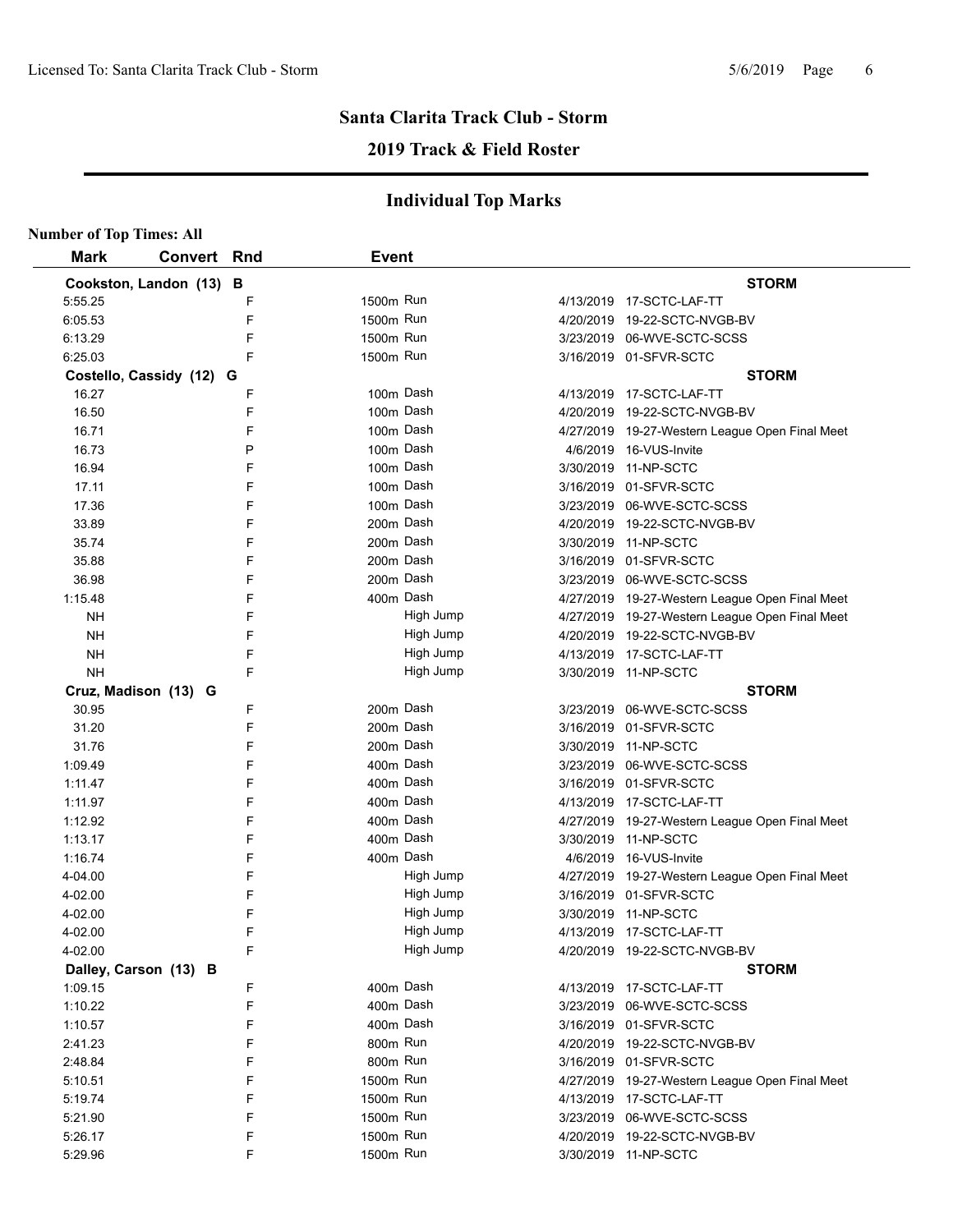## **2019 Track & Field Roster**

| <b>Number of Top Times: All</b> |                         |     |              |                           |                                                |
|---------------------------------|-------------------------|-----|--------------|---------------------------|------------------------------------------------|
| <b>Mark</b>                     | <b>Convert</b>          | Rnd | <b>Event</b> |                           |                                                |
|                                 | Davis, Victoria (13) G  |     |              |                           | <b>STORM</b>                                   |
| 17.31                           |                         | F   |              | 100m Hurdles 30"          | 4/20/2019 19-22-SCTC-NVGB-BV                   |
| 17.34                           |                         | F   |              | 100m Hurdles 30"          | 5/4/2019 19-31-VYC-Champ                       |
| 17.62                           |                         | F   |              | 100m Hurdles 30"          | 3/23/2019 06-WVE-SCTC-SCSS                     |
| 17.64                           |                         | F   |              | 100m Hurdles 30"          | 4/6/2019 16-VUS-Invite                         |
| 5-04.00                         |                         | F   |              | High Jump                 | 3/23/2019 06-WVE-SCTC-SCSS                     |
| 5-02.00                         |                         | F   |              | High Jump                 | 4/20/2019 19-22-SCTC-NVGB-BV                   |
| 5-00.00                         |                         | F   |              | High Jump                 | 5/4/2019 19-31-VYC-Champ                       |
| 4-10.00                         |                         | F   |              | High Jump                 | 4/6/2019 16-VUS-Invite                         |
| Dion, Gavin (14) B              |                         |     |              |                           | <b>STORM</b>                                   |
| 1:06.76                         |                         | F   | 400m Dash    |                           | 4/20/2019 19-22-SCTC-NVGB-BV                   |
| 2:35.18                         |                         | F   | 800m Run     |                           | 4/20/2019 19-22-SCTC-NVGB-BV                   |
| 2:37.71                         |                         | F   | 800m Run     |                           | 3/16/2019 01-SFVR-SCTC                         |
| 4:57.68                         |                         | F   | 1500m Run    |                           | 4/6/2019 16-VUS-Invite                         |
| 5:00.06                         |                         | F   | 1500m Run    |                           | 3/16/2019 01-SFVR-SCTC                         |
| 5:00.69                         |                         | F   | 1500m Run    |                           | 3/23/2019 06-WVE-SCTC-SCSS                     |
| 5:01.34                         |                         | F   | 1500m Run    |                           | 4/20/2019 19-22-SCTC-NVGB-BV                   |
| 5:18.10                         |                         | F   | 1500m Run    |                           | 3/30/2019 11-NP-SCTC                           |
| 5:19.37                         |                         | F   | 1500m Run    |                           | 4/13/2019 17-SCTC-LAF-TT                       |
| 10:40.69                        |                         | F   | 3000m Run    |                           | 4/13/2019 17-SCTC-LAF-TT                       |
| 10:42.49                        |                         | F   | 3000m Run    |                           | 5/4/2019 19-31-VYC-Champ                       |
| 10:42.82                        |                         | F   | 3000m Run    |                           | 3/23/2019 06-WVE-SCTC-SCSS                     |
| 10:54.84                        |                         | F   | 3000m Run    |                           | 3/30/2019 11-NP-SCTC                           |
| 11:00.59                        |                         | F   | 3000m Run    |                           | 4/6/2019 16-VUS-Invite                         |
|                                 | Duenas, Katalina (13) G |     |              |                           | <b>STORM</b>                                   |
| 16.13                           |                         | F   | 100m Dash    |                           | 4/13/2019 17-SCTC-LAF-TT                       |
| 16.40                           |                         | F   | 100m Dash    |                           | 3/30/2019 11-NP-SCTC                           |
| 16.49                           |                         | F   | 100m Dash    |                           | 4/20/2019 19-22-SCTC-NVGB-BV                   |
| 16.69                           |                         | F   | 100m Dash    |                           | 3/16/2019 01-SFVR-SCTC                         |
| 16.69                           |                         | F   | 100m Dash    |                           | 3/23/2019 06-WVE-SCTC-SCSS                     |
| 35.41                           |                         | F   | 200m Dash    |                           | 3/23/2019 06-WVE-SCTC-SCSS                     |
| 36.20                           |                         | F   | 200m Dash    |                           | 4/13/2019 17-SCTC-LAF-TT                       |
| 36.88                           |                         | F   | 200m Dash    |                           | 4/6/2019 16-VUS-Invite                         |
| 37.04                           |                         | F   | 200m Dash    |                           | 4/20/2019 19-22-SCTC-NVGB-BV                   |
| 22-10.50                        |                         | F   |              | Shot Put <sub>6</sub> lb. | 5/4/2019 19-31-VYC-Champ                       |
| 22-03.00                        |                         | F   |              | Shot Put <sub>6</sub> lb. | 4/20/2019 19-22-SCTC-NVGB-BV                   |
| 21-04.00                        |                         | F   |              | Shot Put <sub>6</sub> lb. | 4/13/2019 17-SCTC-LAF-TT                       |
| 19-07.50                        |                         | F   |              | Shot Put <sub>6</sub> lb. | 3/16/2019 01-SFVR-SCTC                         |
| 19-03.00                        |                         | F   |              | Shot Put <sub>6</sub> lb. | 3/30/2019 11-NP-SCTC                           |
| 19-00.00                        |                         | F   |              | Shot Put <sub>6</sub> lb. | 3/23/2019 06-WVE-SCTC-SCSS                     |
| 18-11.00                        |                         | F   |              | Shot Put <sub>6</sub> lb. | 4/6/2019 16-VUS-Invite                         |
|                                 | Espinosa, Marcus (13) B |     |              |                           | <b>STORM</b>                                   |
| 2:57.78                         |                         | F   | 800m Run     |                           | 4/27/2019 19-27-Western League Open Final Meet |
| 3:02.28                         |                         | F   | 800m Run     |                           | 4/20/2019 19-22-SCTC-NVGB-BV                   |
| 3:08.18                         |                         | F   | 800m Run     |                           | 3/16/2019 01-SFVR-SCTC                         |
| 5:51.23                         |                         | F   | 1500m Run    |                           | 4/27/2019 19-27-Western League Open Final Meet |
| 6:06.09                         |                         | F   | 1500m Run    |                           | 4/20/2019 19-22-SCTC-NVGB-BV                   |
| 6:06.80                         |                         | F   | 1500m Run    |                           | 3/23/2019 06-WVE-SCTC-SCSS                     |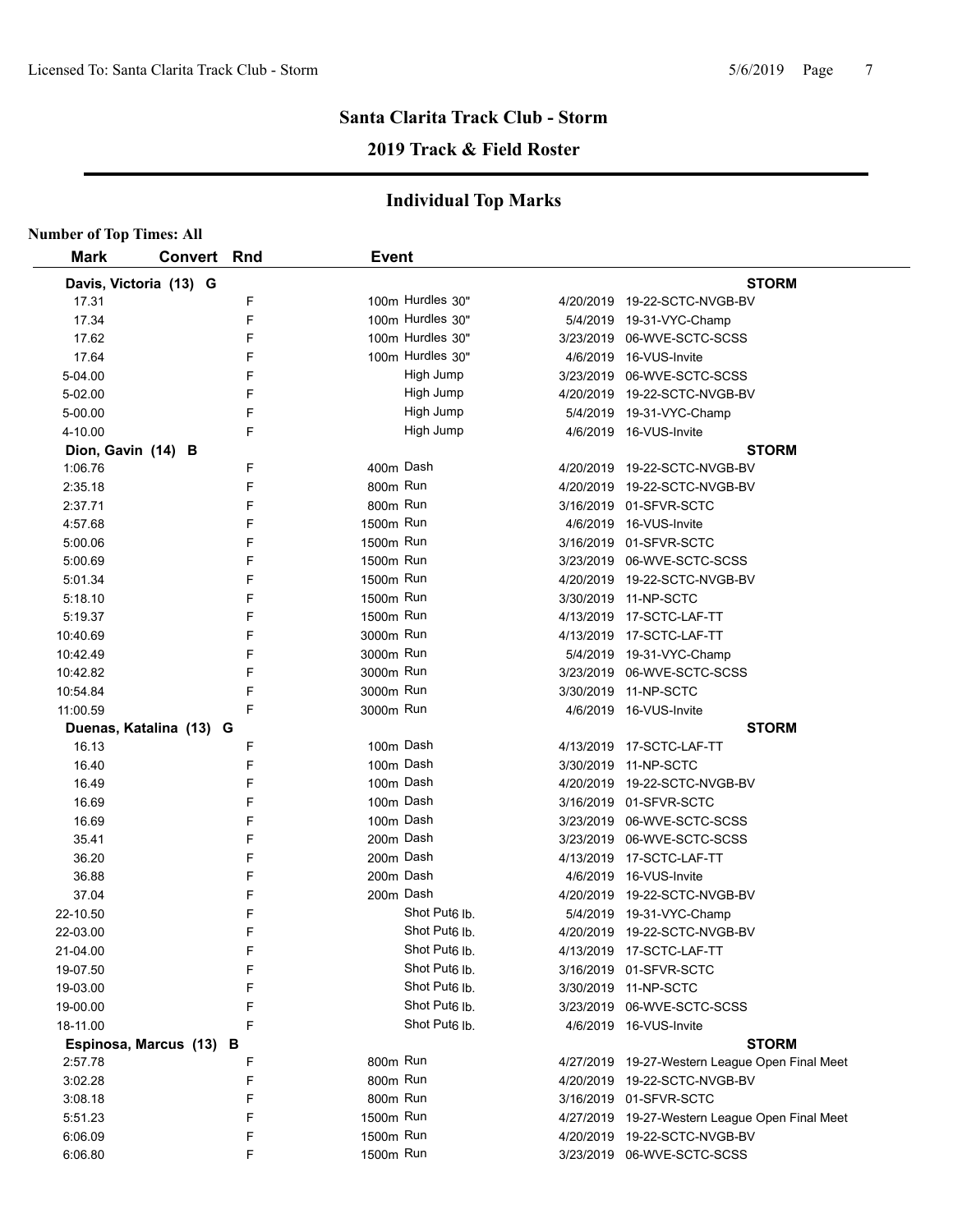## **2019 Track & Field Roster**

| <b>Number of Top Times: All</b> |                          |   |              |           |                                                |
|---------------------------------|--------------------------|---|--------------|-----------|------------------------------------------------|
| <b>Mark</b>                     | <b>Convert Rnd</b>       |   | <b>Event</b> |           |                                                |
|                                 | Espinosa, Marcus (13) B  |   |              |           | <b>STORM</b>                                   |
| 6:23.90                         |                          | F | 1500m Run    |           | 3/16/2019 01-SFVR-SCTC                         |
| 12-07.50                        |                          | F |              | Long Jump | 4/20/2019 19-22-SCTC-NVGB-BV                   |
| 12-07.50                        |                          | F |              | Long Jump | 4/27/2019 19-27-Western League Open Final Meet |
| 12-07.00                        |                          | F |              | Long Jump | 3/23/2019 06-WVE-SCTC-SCSS                     |
| 12-05.50                        |                          | F |              | Long Jump | 3/16/2019 01-SFVR-SCTC                         |
|                                 | Fredericks, Jacob (14) B |   |              |           | <b>STORM</b>                                   |
| 5:20.12                         |                          | F | 1500m Run    |           | 3/16/2019 01-SFVR-SCTC                         |
| 10:59.68                        |                          | F | 3000m Run    |           | 3/16/2019 01-SFVR-SCTC                         |
| 11:03.43                        |                          | F | 3000m Run    |           | 4/20/2019 19-22-SCTC-NVGB-BV                   |
| 11:05.36                        |                          | F | 3000m Run    |           | 4/13/2019 17-SCTC-LAF-TT                       |
| 11:14.34                        |                          | F | 3000m Run    |           | 5/4/2019 19-31-VYC-Champ                       |
|                                 | Gesin, Madison (13) G    |   |              |           | <b>STORM</b>                                   |
| 2:40.50                         |                          | F | 800m Run     |           | 4/20/2019 19-22-SCTC-NVGB-BV                   |
| 2:44.02                         |                          | F | 800m Run     |           | 4/13/2019 17-SCTC-LAF-TT                       |
| 2:46.27                         |                          | F | 800m Run     |           | 5/4/2019 19-31-VYC-Champ                       |
| 2:47.15                         |                          | F | 800m Run     |           | 4/6/2019 16-VUS-Invite                         |
| 5:40.59                         |                          | F | 1500m Run    |           | 3/30/2019 11-NP-SCTC                           |
| 5:55.79                         |                          | F | 1500m Run    |           | 4/6/2019 16-VUS-Invite                         |
| 6:09.28                         |                          | F | 1500m Run    |           | 3/16/2019 01-SFVR-SCTC                         |
|                                 | Gonzales, Benjamin (13)  | В |              |           | <b>STORM</b>                                   |
| 15.67                           |                          | F |              | 100m Dash | 4/13/2019 17-SCTC-LAF-TT                       |
| 15.77                           |                          | F |              | 100m Dash | 3/16/2019 01-SFVR-SCTC                         |
| 16.65                           |                          | F |              | 100m Dash | 4/27/2019 19-27-Western League Open Final Meet |
| 2:50.57                         |                          | F | 800m Run     |           | 4/20/2019 19-22-SCTC-NVGB-BV                   |
| 5:25.85                         |                          | F | 1500m Run    |           | 4/27/2019 19-27-Western League Open Final Meet |
| 5:34.71                         |                          | F | 1500m Run    |           | 4/20/2019 19-22-SCTC-NVGB-BV                   |
| 5:36.13                         |                          | F | 1500m Run    |           | 4/13/2019 17-SCTC-LAF-TT                       |
| 5:44.92                         |                          | F | 1500m Run    |           | 3/30/2019 11-NP-SCTC                           |
| 5:47.85                         |                          | F | 1500m Run    |           | 3/16/2019 01-SFVR-SCTC                         |
|                                 | Gory, Kejhan (13) B      |   |              |           | <b>STORM</b>                                   |
| 15.18                           |                          | F |              | 100m Dash | 3/23/2019 06-WVE-SCTC-SCSS                     |
| 4-04.00                         |                          | F |              | High Jump | 4/6/2019 16-VUS-Invite                         |
| 4-04.00                         |                          | F |              | High Jump | 5/4/2019 19-31-VYC-Champ                       |
| 4-04.00                         |                          | F |              | High Jump | 4/13/2019 17-SCTC-LAF-TT                       |
| 4-02.00                         |                          | F |              | High Jump | 3/30/2019 11-NP-SCTC                           |
| 4-02.00                         |                          | F |              | High Jump | 3/16/2019 01-SFVR-SCTC                         |
| 4-02.00                         |                          | F |              | High Jump | 3/23/2019 06-WVE-SCTC-SCSS                     |
| 12-11.00                        |                          | F |              | Long Jump | 3/30/2019 11-NP-SCTC                           |
| 12-09.50                        |                          | F |              | Long Jump | 4/13/2019 17-SCTC-LAF-TT                       |
| 12-08.00                        |                          | F |              | Long Jump | 4/6/2019 16-VUS-Invite                         |
| 12-00.00                        |                          | F |              | Long Jump | 3/16/2019 01-SFVR-SCTC                         |
|                                 | Grossman, Kamryn (14)    | G |              |           | <b>STORM</b>                                   |
| 2:52.95                         |                          | F | 800m Run     |           | 3/16/2019 01-SFVR-SCTC                         |
|                                 | Hawkins, Michael (13) B  |   |              |           | <b>STORM</b>                                   |
| 12.77                           |                          | F |              | 100m Dash | 4/13/2019 17-SCTC-LAF-TT                       |
| 12.83                           |                          | F |              | 100m Dash | 3/23/2019 06-WVE-SCTC-SCSS                     |
| 12.99                           |                          | F |              | 100m Dash | 5/4/2019 19-31-VYC-Champ                       |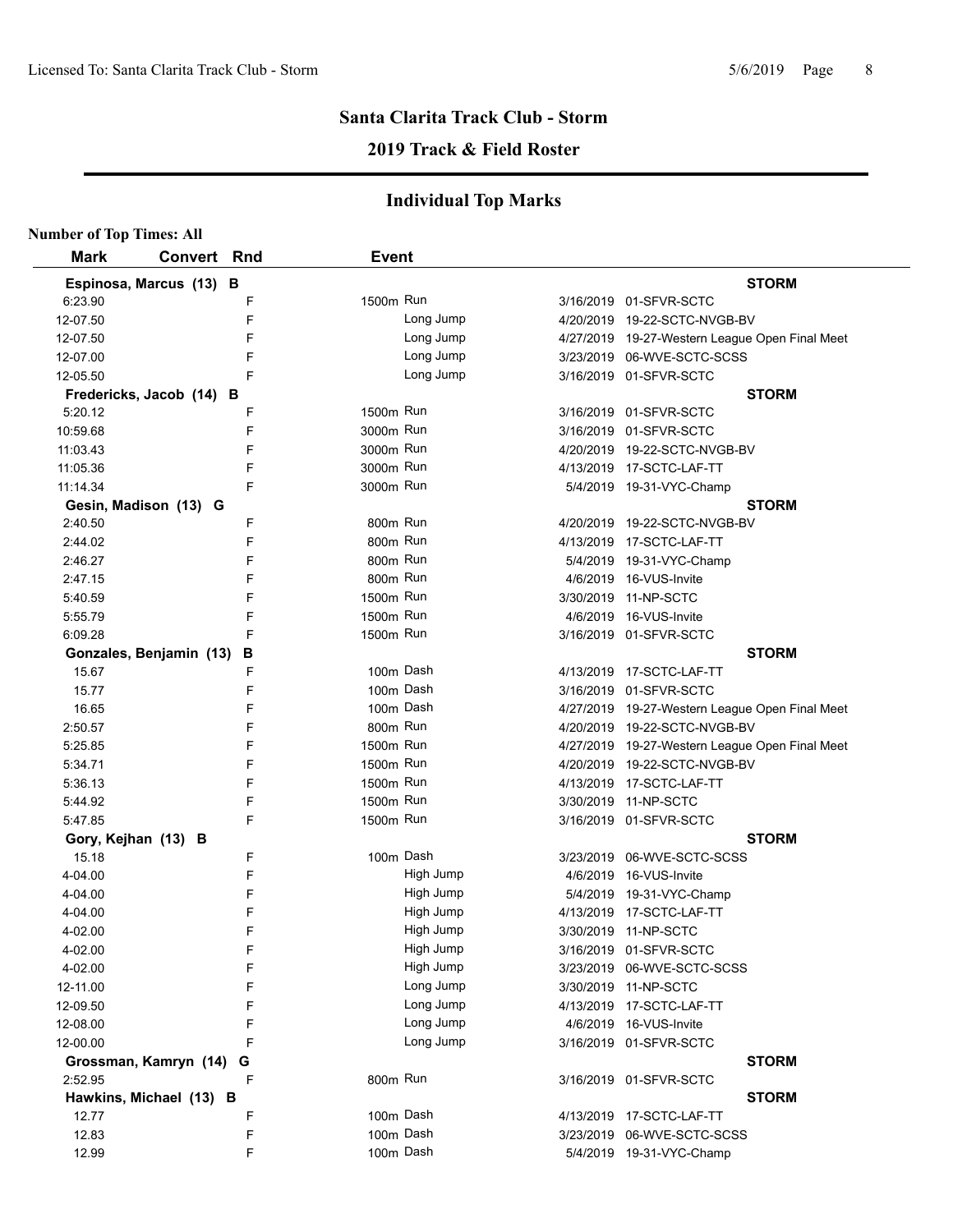## **2019 Track & Field Roster**

| <b>Number of Top Times: All</b> |             |   |              |                  |          |                                                |
|---------------------------------|-------------|---|--------------|------------------|----------|------------------------------------------------|
| <b>Mark</b>                     | Convert Rnd |   | <b>Event</b> |                  |          |                                                |
| Hawkins, Michael (13) B         |             |   |              |                  |          | <b>STORM</b>                                   |
| 13.03                           |             | F |              | 100m Dash        |          | 4/20/2019 19-22-SCTC-NVGB-BV                   |
| 13.06                           |             | F |              | 100m Dash        |          | 3/16/2019 01-SFVR-SCTC                         |
| 17-08.00                        |             | F |              | Long Jump        |          | 5/4/2019 19-31-VYC-Champ                       |
| 17-06.00                        |             | F |              | Long Jump        |          | 3/23/2019 06-WVE-SCTC-SCSS                     |
| 17-01.00                        |             | F |              | Long Jump        |          | 4/20/2019 19-22-SCTC-NVGB-BV                   |
| 17-00.25                        |             | F |              | Long Jump        |          | 3/16/2019 01-SFVR-SCTC                         |
| 16-10.50                        |             | F |              | Long Jump        |          | 4/13/2019 17-SCTC-LAF-TT                       |
| Herrera, Cynthia (12) G         |             |   |              |                  |          | <b>STORM</b>                                   |
| 2:45.60                         |             | F | 800m Run     |                  |          | 4/20/2019 19-22-SCTC-NVGB-BV                   |
| 2:48.73                         |             | F | 800m Run     |                  |          | 3/23/2019 06-WVE-SCTC-SCSS                     |
| 2:51.18                         |             | F | 800m Run     |                  |          | 3/16/2019 01-SFVR-SCTC                         |
| 5:28.58                         |             | F | 1500m Run    |                  |          | 4/20/2019 19-22-SCTC-NVGB-BV                   |
| 5:33.70                         |             | F | 1500m Run    |                  |          | 4/13/2019 17-SCTC-LAF-TT                       |
| 5:34.21                         |             | F | 1500m Run    |                  |          | 3/23/2019 06-WVE-SCTC-SCSS                     |
| 5:36.81                         |             | F | 1500m Run    |                  |          | 3/30/2019 11-NP-SCTC                           |
| 5:40.79                         |             | F | 1500m Run    |                  |          | 3/16/2019 01-SFVR-SCTC                         |
| 5:44.62                         |             | F | 1500m Run    |                  |          | 5/4/2019 19-31-VYC-Champ                       |
| 11:52.91                        |             | F | 3000m Run    |                  |          | 4/13/2019 17-SCTC-LAF-TT                       |
| 12:18.00                        |             | F | 3000m Run    |                  |          | 5/4/2019 19-31-VYC-Champ                       |
| Herrera, Diego (13) B           |             |   |              |                  |          | <b>STORM</b>                                   |
| 16.83                           |             | F |              | 100m Dash        |          | 4/27/2019 19-27-Western League Open Final Meet |
| 16.84                           |             | F |              | 100m Dash        |          | 3/16/2019 01-SFVR-SCTC                         |
| 16.85                           |             | F |              | 100m Dash        |          | 4/20/2019 19-22-SCTC-NVGB-BV                   |
| 17.04                           |             | F |              | 100m Dash        |          | 4/13/2019 17-SCTC-LAF-TT                       |
| 17.04                           |             | F |              | 100m Dash        |          | 3/23/2019 06-WVE-SCTC-SCSS                     |
| 1:30.17                         |             | F |              | 400m Dash        |          | 4/20/2019 19-22-SCTC-NVGB-BV                   |
| 1:32.11                         |             | F |              | 400m Dash        |          | 4/27/2019 19-27-Western League Open Final Meet |
| 1:32.44                         |             | F |              | 400m Dash        |          | 4/13/2019 17-SCTC-LAF-TT                       |
| 20-01.25                        |             | F |              | Shot Put4 kg.    |          | 4/13/2019 17-SCTC-LAF-TT                       |
| 19-09.00                        |             | F |              | Shot Put4 ka.    |          | 4/20/2019 19-22-SCTC-NVGB-BV                   |
| 19-04.50                        |             | F |              | Shot Put4 ka.    |          | 4/27/2019 19-27-Western League Open Final Meet |
| 18-09.00                        |             | F |              | Shot Put4 kg.    |          | 3/16/2019 01-SFVR-SCTC                         |
| 18-05.50                        |             | F |              | Shot Put4 ka.    |          | 3/23/2019 06-WVE-SCTC-SCSS                     |
| 18-00.00                        |             | F |              | Shot Put4 ka.    |          | 3/30/2019 11-NP-SCTC                           |
| Horton, Jameela (14) G          |             |   |              |                  |          | <b>STORM</b>                                   |
| 14.95                           |             | F |              | 100m Dash        |          | 4/20/2019 19-22-SCTC-NVGB-BV                   |
| 15.48                           |             | F |              | 100m Dash        |          | 3/30/2019 11-NP-SCTC                           |
| 17.52                           |             | F |              | 100m Hurdles 30" |          | 5/4/2019 19-31-VYC-Champ                       |
| 17.85                           |             | F |              | 100m Hurdles 30" | 4/6/2019 | 16-VUS-Invite                                  |
| 18.00                           |             | F |              | 100m Hurdles 30" |          | 4/20/2019 19-22-SCTC-NVGB-BV                   |
| 18.16                           |             | F |              | 100m Hurdles 30" |          | 3/23/2019 06-WVE-SCTC-SCSS                     |
| 18.18                           |             | F |              | 100m Hurdles 30" |          | 3/30/2019 11-NP-SCTC                           |
| 19.13                           |             | F |              | 100m Hurdles 30" |          | 3/16/2019 01-SFVR-SCTC                         |
| 4-10.00                         |             | F |              | High Jump        |          | 4/20/2019 19-22-SCTC-NVGB-BV                   |
| 4-10.00                         |             | F |              | High Jump        |          | 5/4/2019 19-31-VYC-Champ                       |
| 4-08.00                         |             | F |              | High Jump        |          | 4/6/2019 16-VUS-Invite                         |
| 4-08.00                         |             | F |              | High Jump        |          | 3/23/2019 06-WVE-SCTC-SCSS                     |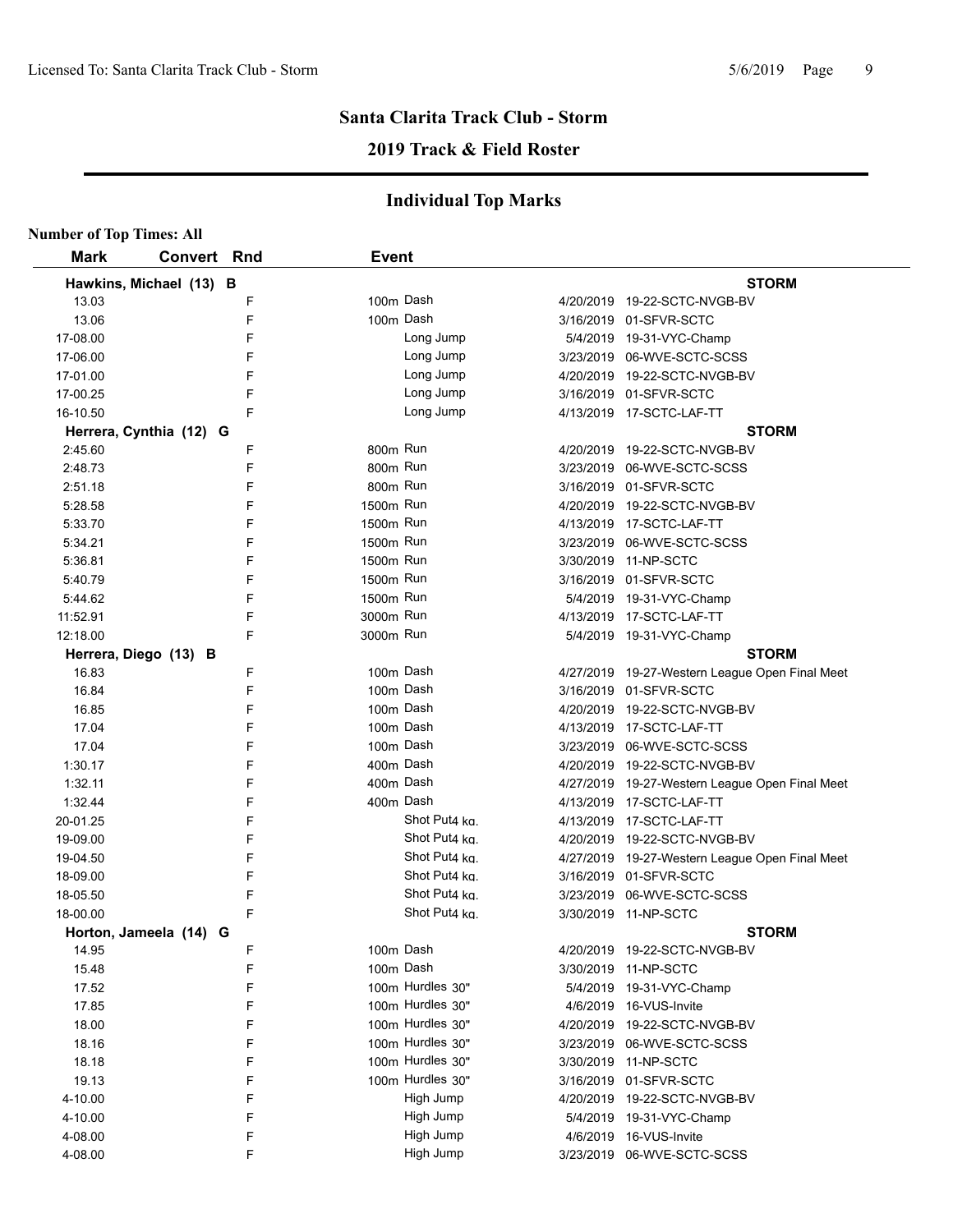## **2019 Track & Field Roster**

| <b>Number of Top Times: All</b> |                        |   |              |               |                                                |
|---------------------------------|------------------------|---|--------------|---------------|------------------------------------------------|
| <b>Mark</b>                     | <b>Convert Rnd</b>     |   | <b>Event</b> |               |                                                |
|                                 | Horton, Jameela (14) G |   |              |               | <b>STORM</b>                                   |
| 4-08.00                         |                        | F |              | High Jump     | 3/16/2019 01-SFVR-SCTC                         |
| 4-06.00                         |                        | F |              | High Jump     | 3/30/2019 11-NP-SCTC                           |
|                                 | Humphries, Meagan (12) | G |              |               | <b>STORM</b>                                   |
| 14.45                           |                        | F | 100m Dash    |               | 3/16/2019 01-SFVR-SCTC                         |
| 14.82                           |                        | F | 100m Dash    |               | 3/23/2019 06-WVE-SCTC-SCSS                     |
| 28.64                           |                        | F | 200m Dash    |               | 4/13/2019 17-SCTC-LAF-TT                       |
| 28.82                           |                        | F | 200m Dash    |               | 5/4/2019 19-31-VYC-Champ                       |
| 4-10.00                         |                        | F |              | High Jump     | 3/23/2019 06-WVE-SCTC-SCSS                     |
| 4-08.00                         |                        | F |              | High Jump     | 3/16/2019 01-SFVR-SCTC                         |
| 4-08.00                         |                        | F |              | High Jump     | 4/13/2019 17-SCTC-LAF-TT                       |
| 4-08.00                         |                        | F |              | High Jump     | 5/4/2019 19-31-VYC-Champ                       |
| 4-06.00                         |                        | F |              | High Jump     | 3/30/2019 11-NP-SCTC                           |
| 4-06.00                         |                        | F |              | High Jump     | 4/6/2019 16-VUS-Invite                         |
| 16-00.00                        |                        | F |              | Long Jump     | 4/6/2019 16-VUS-Invite                         |
| 15-08.50                        |                        | F |              | Long Jump     | 4/13/2019 17-SCTC-LAF-TT                       |
| 15-07.50                        |                        | F |              | Long Jump     | 3/23/2019 06-WVE-SCTC-SCSS                     |
| 15-01.25                        |                        | F |              | Long Jump     | 3/30/2019 11-NP-SCTC                           |
| 15-01.00                        |                        | F |              | Long Jump     | 3/16/2019 01-SFVR-SCTC                         |
| 14-08.00                        |                        | F |              | Long Jump     | 5/4/2019 19-31-VYC-Champ                       |
| Hunten, Alazar (12) B           |                        |   |              |               | <b>STORM</b>                                   |
| 5:15.89                         |                        | F | 1500m Run    |               | 4/13/2019 17-SCTC-LAF-TT                       |
| 10:51.79                        |                        | F | 3000m Run    |               | 3/23/2019 06-WVE-SCTC-SCSS                     |
| 10:55.31                        |                        | F | 3000m Run    |               | 4/20/2019 19-22-SCTC-NVGB-BV                   |
| 11:01.54                        |                        | F | 3000m Run    |               | 3/16/2019 01-SFVR-SCTC                         |
| 11:02.73                        |                        | F | 3000m Run    |               | 5/4/2019 19-31-VYC-Champ                       |
| 11:20.84                        |                        | F | 3000m Run    |               | 4/6/2019 16-VUS-Invite                         |
| Hunter, Allison (12) G          |                        |   |              |               | <b>STORM</b>                                   |
| 16.20                           |                        | F | 100m Dash    |               | 4/13/2019 17-SCTC-LAF-TT                       |
| 17.41                           |                        | F | 100m Dash    |               | 4/20/2019 19-22-SCTC-NVGB-BV                   |
| 35.49                           |                        | F | 200m Dash    |               | 3/23/2019 06-WVE-SCTC-SCSS                     |
| 35.88                           |                        | F | 200m Dash    |               | 3/16/2019 01-SFVR-SCTC                         |
| 3-08.00                         |                        | F |              | High Jump     | 4/13/2019 17-SCTC-LAF-TT                       |
| 3-06.00                         |                        | F |              | High Jump     | 4/20/2019 19-22-SCTC-NVGB-BV                   |
| 3-04.00                         |                        | F |              | High Jump     | 3/23/2019 06-WVE-SCTC-SCSS                     |
| NΗ                              |                        | F |              | High Jump     | 3/16/2019 01-SFVR-SCTC                         |
| Huynh, Khoa (12) B              |                        |   |              |               | <b>STORM</b>                                   |
| 17.55                           |                        | F | 100m Dash    |               | 4/27/2019 19-27-Western League Open Final Meet |
| 17.77                           |                        | F | 100m Dash    |               | 4/20/2019 19-22-SCTC-NVGB-BV                   |
| 18.05                           |                        | F |              | 100m Dash     | 3/16/2019 01-SFVR-SCTC                         |
| 18.25                           |                        | F | 100m Dash    |               | 3/23/2019 06-WVE-SCTC-SCSS                     |
| 1:28.20                         |                        | F | 400m Dash    |               | 4/20/2019 19-22-SCTC-NVGB-BV                   |
| 1:32.56                         |                        | F | 400m Dash    |               | 4/27/2019 19-27-Western League Open Final Meet |
| 1:34.21                         |                        | F | 400m Dash    |               | 4/13/2019 17-SCTC-LAF-TT                       |
| 16-07.50                        |                        | F |              | Shot Put4 kg. | 4/27/2019 19-27-Western League Open Final Meet |
| 15-02.00                        |                        | F |              | Shot Put4 kg. | 4/20/2019 19-22-SCTC-NVGB-BV                   |
| 14-09.50                        |                        | F |              | Shot Put4 ka. | 3/23/2019 06-WVE-SCTC-SCSS                     |
| 12-11.50                        |                        | F |              | Shot Put4 ka. | 4/13/2019 17-SCTC-LAF-TT                       |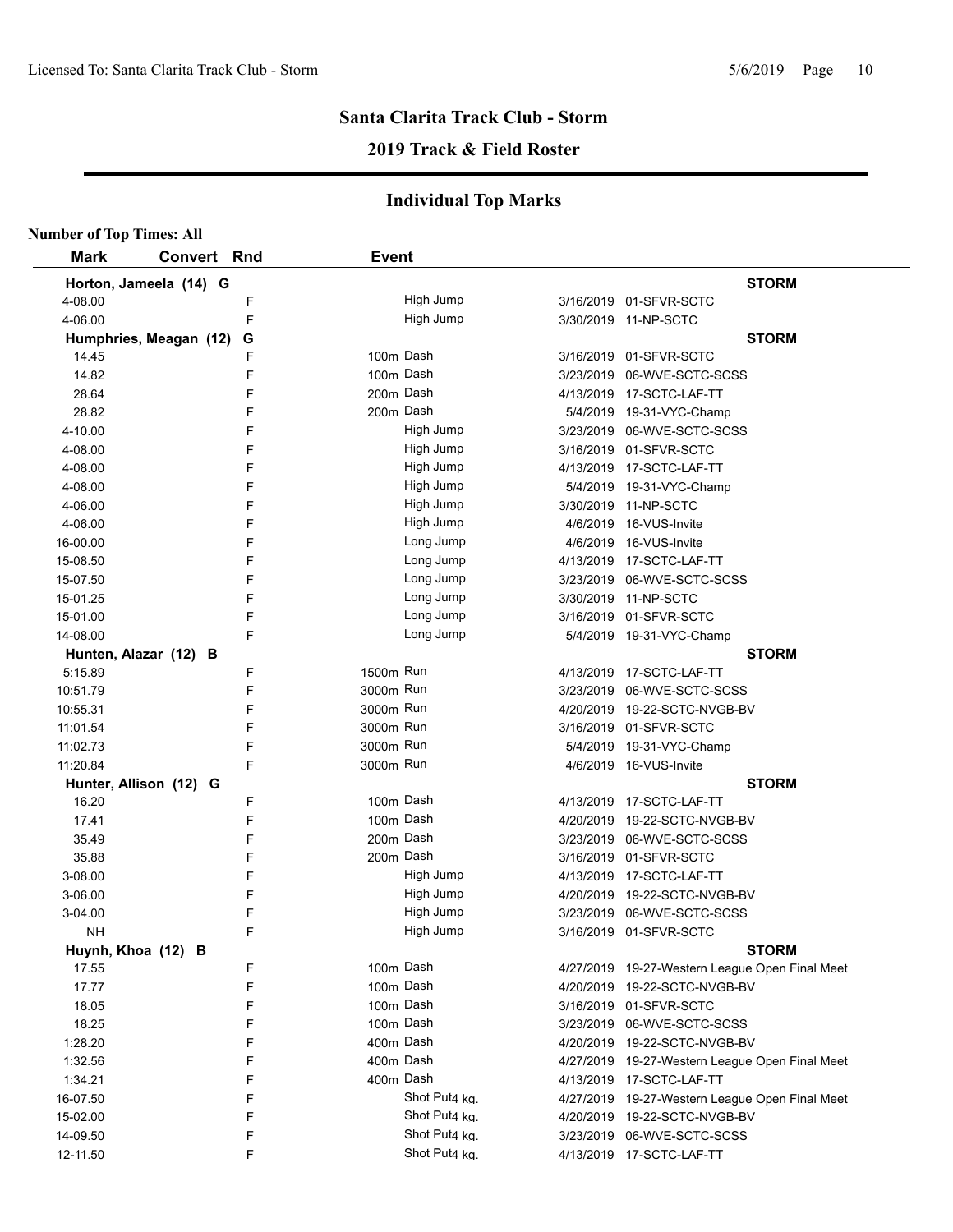## **2019 Track & Field Roster**

| <b>Number of Top Times: All</b> |                           |   |              |           |                                                |
|---------------------------------|---------------------------|---|--------------|-----------|------------------------------------------------|
| <b>Mark</b>                     | <b>Convert Rnd</b>        |   | <b>Event</b> |           |                                                |
|                                 | Jacobs, Nabeel (12) B     |   |              |           | <b>STORM</b>                                   |
| 7-11.25                         |                           | F |              | Long Jump | 4/13/2019 17-SCTC-LAF-TT                       |
| 5-07.00                         |                           | F |              | Long Jump | 3/16/2019 01-SFVR-SCTC                         |
|                                 | Jefferson, William (12) B |   |              |           | <b>STORM</b>                                   |
| 13.83                           |                           | F | 100m Dash    |           | 3/30/2019 11-NP-SCTC                           |
| 14.01                           |                           | F | 100m Dash    |           | 4/20/2019 19-22-SCTC-NVGB-BV                   |
| 14.55                           |                           | F | 100m Dash    |           | 3/23/2019 06-WVE-SCTC-SCSS                     |
| 1:06.99                         |                           | F | 400m Dash    |           | 4/20/2019 19-22-SCTC-NVGB-BV                   |
| 1:08.86                         |                           | F | 400m Dash    |           | 3/30/2019 11-NP-SCTC                           |
| 12-03.25                        |                           | F |              | Long Jump | 3/23/2019 06-WVE-SCTC-SCSS                     |
|                                 | Julian, Caedmon (12) B    |   |              |           | <b>STORM</b>                                   |
| 14.98                           |                           | F | 100m Dash    |           | 4/27/2019 19-27-Western League Open Final Meet |
| 15.08                           |                           | F | 100m Dash    |           | 4/13/2019 17-SCTC-LAF-TT                       |
| 15.20                           |                           | F | 100m Dash    |           | 4/20/2019 19-22-SCTC-NVGB-BV                   |
| 15.40                           |                           | F | 100m Dash    |           | 3/16/2019 01-SFVR-SCTC                         |
| 15.52                           |                           | F | 100m Dash    |           | 3/30/2019 11-NP-SCTC                           |
| 15.56                           |                           | F | 100m Dash    |           | 3/23/2019 06-WVE-SCTC-SCSS                     |
| 30.16                           |                           | F | 200m Dash    |           | 4/20/2019 19-22-SCTC-NVGB-BV                   |
| 32.90                           |                           | F | 200m Dash    |           | 4/27/2019 19-27-Western League Open Final Meet |
| 33.29                           |                           | F | 200m Dash    |           | 4/13/2019 17-SCTC-LAF-TT                       |
| 33.31                           |                           | F | 200m Dash    |           | 3/23/2019 06-WVE-SCTC-SCSS                     |
| 35.63                           |                           | F | 200m Dash    |           | 3/16/2019 01-SFVR-SCTC                         |
| 12-09.00                        |                           | F |              | Long Jump | 4/20/2019 19-22-SCTC-NVGB-BV                   |
| 11-04.00                        |                           | F |              | Long Jump | 3/30/2019 11-NP-SCTC                           |
| 11-01.25                        |                           | F |              | Long Jump | 4/13/2019 17-SCTC-LAF-TT                       |
| 10-11.25                        |                           | F |              | Long Jump | 3/23/2019 06-WVE-SCTC-SCSS                     |
| 10-08.25                        |                           | F |              | Long Jump | 3/16/2019 01-SFVR-SCTC                         |
| 10-08.00                        |                           | F |              | Long Jump | 4/27/2019 19-27-Western League Open Final Meet |
|                                 | Kelley, Jordyn (12) G     |   |              |           | <b>STORM</b>                                   |
| 17.34                           |                           | F | 100m Dash    |           | 4/13/2019 17-SCTC-LAF-TT                       |
| 17.69                           |                           | F | 100m Dash    |           | 3/23/2019 06-WVE-SCTC-SCSS                     |
| 17.86                           |                           | F | 100m Dash    |           | 3/30/2019 11-NP-SCTC                           |
| 3-10.00                         |                           | F |              | High Jump | 3/16/2019 01-SFVR-SCTC                         |
| 3-08.00                         |                           | F |              | High Jump | 3/30/2019 11-NP-SCTC                           |
| 3-06.00                         |                           | F |              | High Jump | 3/23/2019 06-WVE-SCTC-SCSS                     |
| <b>NH</b>                       |                           | F |              | High Jump | 4/13/2019 17-SCTC-LAF-TT                       |
| 11-05.75                        |                           | F |              | Long Jump | 3/23/2019 06-WVE-SCTC-SCSS                     |
| 10-04.50                        |                           | F |              | Long Jump | 3/30/2019 11-NP-SCTC                           |
| 9-02.50                         |                           | F |              | Long Jump | 3/16/2019 01-SFVR-SCTC                         |
| <b>FOUL</b>                     |                           | F |              | Long Jump | 4/13/2019 17-SCTC-LAF-TT                       |
|                                 | Keysor, Daniel (12) B     |   |              |           | <b>STORM</b>                                   |
| 31.05                           |                           | F | 200m Dash    |           | 4/27/2019 19-27-Western League Open Final Meet |
| 31.63                           |                           | F | 200m Dash    |           | 4/13/2019 17-SCTC-LAF-TT                       |
| 32.13                           |                           | F | 200m Dash    |           | 4/20/2019 19-22-SCTC-NVGB-BV                   |
| 32.52                           |                           | F | 200m Dash    |           | 3/23/2019 06-WVE-SCTC-SCSS                     |
| 32.66                           |                           | F | 200m Dash    |           | 3/30/2019 11-NP-SCTC                           |
| 33.76                           |                           | F | 200m Dash    |           | 3/16/2019 01-SFVR-SCTC                         |
| 1:10.31                         |                           | F | 400m Dash    |           | 4/13/2019 17-SCTC-LAF-TT                       |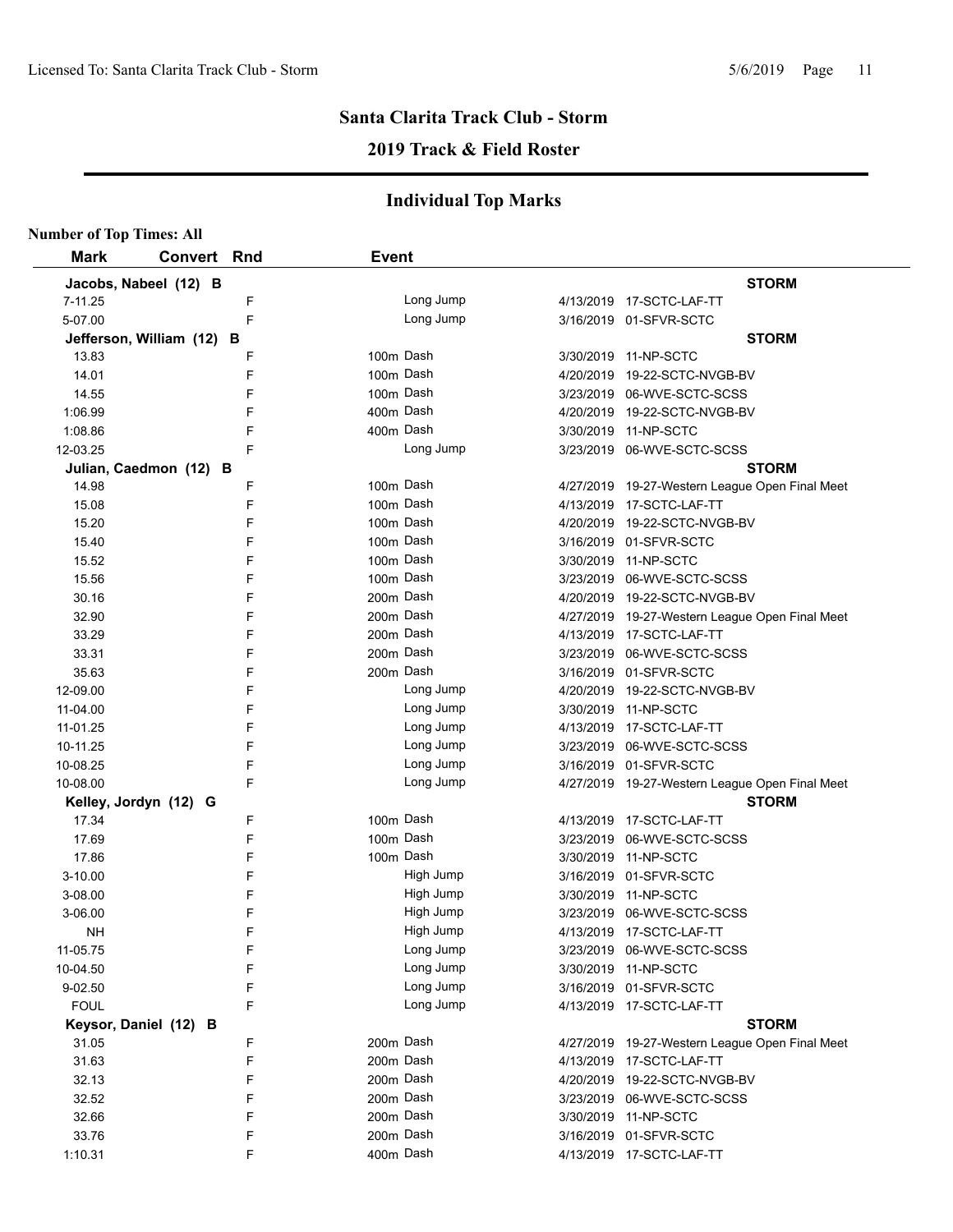## **2019 Track & Field Roster**

| <b>Number of Top Times: All</b> |                         |     |                           |                                                |
|---------------------------------|-------------------------|-----|---------------------------|------------------------------------------------|
| <b>Mark</b>                     | Convert                 | Rnd | <b>Event</b>              |                                                |
|                                 | Keysor, Daniel (12) B   |     |                           | <b>STORM</b>                                   |
| 1:12.03                         |                         | F   | 400m Dash                 | 4/27/2019 19-27-Western League Open Final Meet |
| 1:12.64                         |                         | F   | 400m Dash                 | 4/20/2019 19-22-SCTC-NVGB-BV                   |
| 1:13.93                         |                         | F   | 400m Dash                 | 3/30/2019 11-NP-SCTC                           |
| 1:15.99                         |                         | F   | 400m Dash                 | 3/16/2019 01-SFVR-SCTC                         |
| 1:16.87                         |                         | F   | 400m Dash                 | 3/23/2019 06-WVE-SCTC-SCSS                     |
| 2:51.10                         |                         | F   | 800m Run                  | 4/27/2019 19-27-Western League Open Final Meet |
| 12-10.50                        |                         | F   | Long Jump                 | 3/30/2019 11-NP-SCTC                           |
| 11-10.00                        |                         | F   | Long Jump                 | 4/20/2019 19-22-SCTC-NVGB-BV                   |
| 11-08.00                        |                         | F   | Long Jump                 | 4/13/2019 17-SCTC-LAF-TT                       |
| 11-01.50                        |                         | F   | Long Jump                 | 3/23/2019 06-WVE-SCTC-SCSS                     |
|                                 | Khalil, Anderson (13) B |     |                           | <b>STORM</b>                                   |
| 4-02.00                         |                         | F   | High Jump                 | 3/23/2019 06-WVE-SCTC-SCSS                     |
| 4-02.00                         |                         | F   | High Jump                 | 4/20/2019 19-22-SCTC-NVGB-BV                   |
| 4-00.00                         |                         | F   | High Jump                 | 4/27/2019 19-27-Western League Open Final Meet |
| 3-08.00                         |                         | F   | High Jump                 | 3/16/2019 01-SFVR-SCTC                         |
|                                 | Khoo, Melvin (13) B     |     |                           | <b>STORM</b>                                   |
| 13.67                           |                         | F   | 100m Dash                 | 4/13/2019  17-SCTC-LAF-TT                      |
| 13.70                           |                         | F   | 100m Dash                 | 4/27/2019 19-27-Western League Open Final Meet |
| 14.15                           |                         | F   | 100m Dash                 | 3/23/2019 06-WVE-SCTC-SCSS                     |
| 14.18                           |                         | F   | 100m Dash                 | 3/16/2019 01-SFVR-SCTC                         |
| 14.37                           |                         | F   | 100m Dash                 | 4/20/2019 19-22-SCTC-NVGB-BV                   |
| 33.47                           |                         | F   | 200m Dash                 | 4/20/2019 19-22-SCTC-NVGB-BV                   |
| 12-10.00                        |                         | F   | Long Jump                 | 3/23/2019 06-WVE-SCTC-SCSS                     |
| 12-06.50                        |                         | F   | Long Jump                 | 3/16/2019 01-SFVR-SCTC                         |
| 11-10.25                        |                         | F   | Long Jump                 | 4/20/2019  19-22-SCTC-NVGB-BV                  |
|                                 | Lawrence, Faith (13) G  |     |                           | <b>STORM</b>                                   |
| 14.37                           |                         | F   | 100m Dash                 | 4/27/2019 19-27-Western League Open Final Meet |
| 14.59                           |                         | F   | 100m Dash                 | 4/20/2019  19-22-SCTC-NVGB-BV                  |
| 14.60                           |                         | P   | 100m Dash                 | 4/6/2019 16-VUS-Invite                         |
| 14.68                           |                         | F   | 100m Dash                 | 4/13/2019 17-SCTC-LAF-TT                       |
| 14.97                           |                         | F   | 100m Dash                 | 3/23/2019 06-WVE-SCTC-SCSS                     |
| 15.11                           |                         | F   | 100m Dash                 | 3/16/2019 01-SFVR-SCTC                         |
| 18-02.50                        |                         | F   | Shot Put <sub>6</sub> lb. | 4/20/2019 19-22-SCTC-NVGB-BV                   |
| 17-08.50                        |                         | F   | Shot Put <sub>6</sub> lb. | 4/27/2019 19-27-Western League Open Final Meet |
| 15-11.00                        |                         | F   | Shot Put6 lb.             | 3/23/2019 06-WVE-SCTC-SCSS                     |
|                                 | Lewis, Dominic (13) B   |     |                           | <b>STORM</b>                                   |
| 12.55                           |                         | F   | 100m Dash                 | 4/6/2019 16-VUS-Invite                         |
| 12.68                           |                         | F   | 100m Dash                 | 5/4/2019 19-31-VYC-Champ                       |
| 12.74                           |                         | P   | 100m Dash                 | 4/6/2019 16-VUS-Invite                         |
| 12.77                           |                         | F   | 100m Dash                 | 4/13/2019 17-SCTC-LAF-TT                       |
| 12.93                           |                         | F   | 100m Dash                 | 3/30/2019 11-NP-SCTC                           |
| 12.97                           |                         | F   | 100m Dash                 | 4/20/2019 19-22-SCTC-NVGB-BV                   |
| 13.38                           |                         | F   | 100m Dash                 | 3/23/2019 06-WVE-SCTC-SCSS                     |
| 13.55                           |                         | F   | 100m Dash                 | 3/16/2019 01-SFVR-SCTC                         |
| 59.32                           |                         | F   | 400m Dash                 | 4/13/2019 17-SCTC-LAF-TT                       |
| 1:00.44                         |                         | F   | 400m Dash                 | 4/20/2019 19-22-SCTC-NVGB-BV                   |
| 1:00.54                         |                         | F   | 400m Dash                 | 3/23/2019 06-WVE-SCTC-SCSS                     |
|                                 |                         |     |                           |                                                |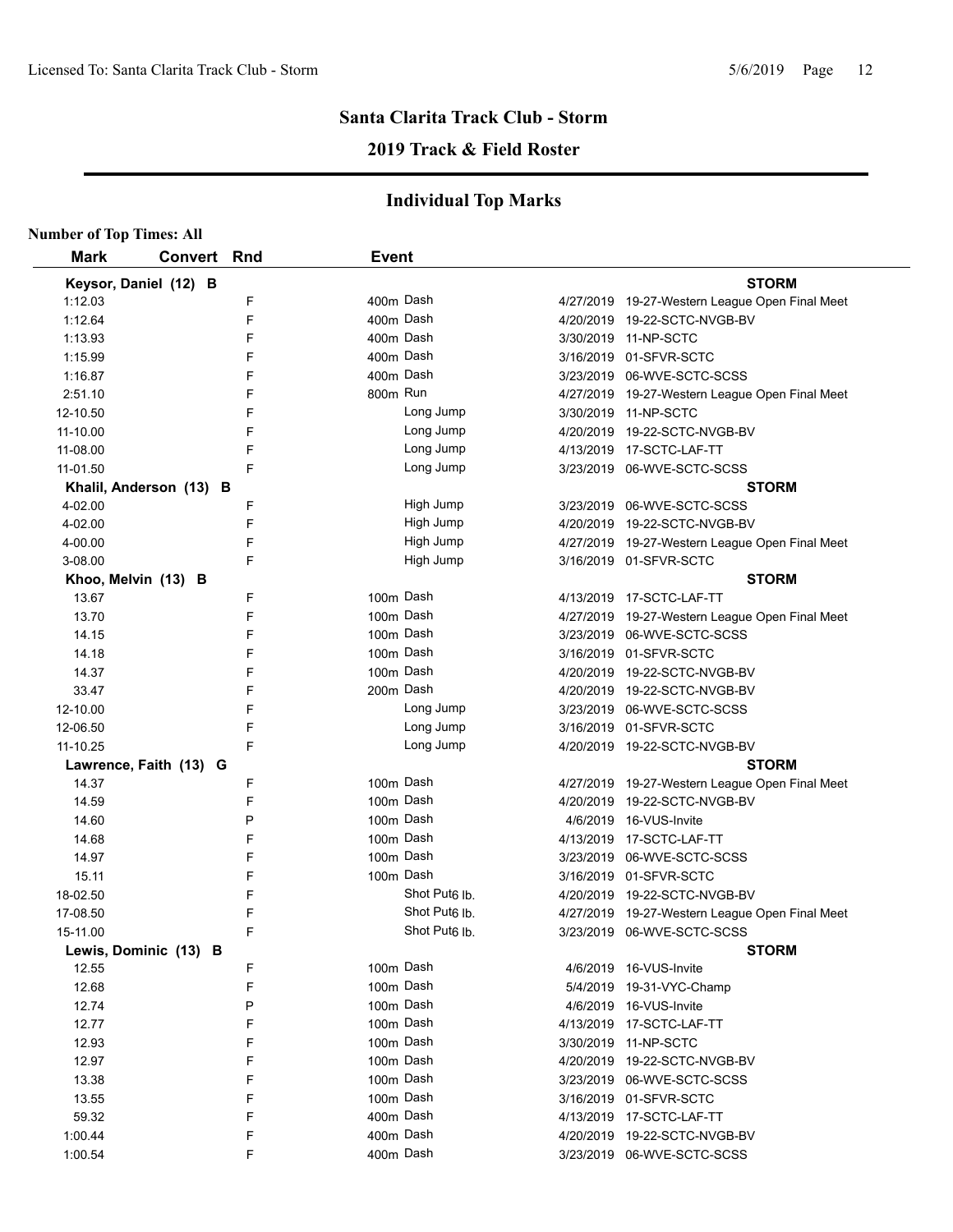## **2019 Track & Field Roster**

|             | <b>Number of Top Times: All</b> |   |                  |                           |                                                |
|-------------|---------------------------------|---|------------------|---------------------------|------------------------------------------------|
| <b>Mark</b> | <b>Convert Rnd</b>              |   | <b>Event</b>     |                           |                                                |
|             | Lewis, Dominic (13) B           |   |                  |                           | <b>STORM</b>                                   |
| 1:01.08     |                                 | F | 400m Dash        |                           | 3/30/2019 11-NP-SCTC                           |
| 1:03.42     |                                 | F | 400m Dash        |                           | 3/16/2019 01-SFVR-SCTC                         |
| 16.86       |                                 | F | 100m Hurdles 33" |                           | 5/4/2019 19-31-VYC-Champ                       |
| 17.33       |                                 | F | 100m Hurdles 33" |                           | 4/6/2019 16-VUS-Invite                         |
| 19.09       |                                 | F | 100m Hurdles 33" |                           | 3/30/2019 11-NP-SCTC                           |
| 19.42       |                                 | F | 100m Hurdles 33" |                           | 4/13/2019 17-SCTC-LAF-TT                       |
| 19.84       |                                 | F | 100m Hurdles 33" |                           | 4/20/2019 19-22-SCTC-NVGB-BV                   |
| 20.07       |                                 | F | 100m Hurdles 33" |                           | 3/23/2019 06-WVE-SCTC-SCSS                     |
| 20.87       |                                 | F | 100m Hurdles 33" |                           | 3/16/2019 01-SFVR-SCTC                         |
|             | Lintereur, Jake (13) B          |   |                  |                           | <b>STORM</b>                                   |
| 5:33.29     |                                 | F | 1500m Run        |                           | 3/23/2019 06-WVE-SCTC-SCSS                     |
| 5:40.08     |                                 | F | 1500m Run        |                           | 4/13/2019 17-SCTC-LAF-TT                       |
| 5:55.38     |                                 | F | 1500m Run        |                           | 3/30/2019 11-NP-SCTC                           |
| 12:10.83    |                                 | F | 3000m Run        |                           | 3/16/2019 01-SFVR-SCTC                         |
| 12:17.17    |                                 | F | 3000m Run        |                           | 5/4/2019 19-31-VYC-Champ                       |
| 12:20.31    |                                 | F | 3000m Run        |                           | 4/20/2019  19-22-SCTC-NVGB-BV                  |
|             | Loftus, Jr, Kevin (13) B        |   |                  |                           | <b>STORM</b>                                   |
| 16.19       |                                 | F | 100m Dash        |                           | 4/13/2019 17-SCTC-LAF-TT                       |
| 16.28       |                                 | F | 100m Dash        |                           | 3/16/2019 01-SFVR-SCTC                         |
| 1:23.31     |                                 | F | 400m Dash        |                           | 3/16/2019 01-SFVR-SCTC                         |
|             | Lozano, Aaron (12) B            |   |                  |                           | <b>STORM</b>                                   |
| 15.61       |                                 | P | 100m Dash        |                           | 4/6/2019 16-VUS-Invite                         |
| 15.78       |                                 | F | 100m Dash        |                           | 3/30/2019 11-NP-SCTC                           |
| 15.83       |                                 | F | 100m Dash        |                           | 3/23/2019 06-WVE-SCTC-SCSS                     |
| 15.99       |                                 | F | 100m Dash        |                           | 3/16/2019 01-SFVR-SCTC                         |
| 33.42       |                                 | F | 200m Dash        |                           | 4/27/2019 19-27-Western League Open Final Meet |
| 33.49       |                                 | F | 200m Dash        |                           | 4/20/2019 19-22-SCTC-NVGB-BV                   |
| 11-08.00    |                                 | F |                  | Long Jump                 | 4/27/2019 19-27-Western League Open Final Meet |
| 11-02.50    |                                 | F |                  | Long Jump                 | 3/30/2019 11-NP-SCTC                           |
| 11-01.00    |                                 | F |                  | Long Jump                 | 4/20/2019 19-22-SCTC-NVGB-BV                   |
| 10-03.75    |                                 | F |                  | Long Jump                 | 4/6/2019 16-VUS-Invite                         |
|             | Maldonado, Evelyn (13)          | G |                  |                           | <b>STORM</b>                                   |
| 18.36       |                                 | F | 100m Dash        |                           | 3/16/2019 01-SFVR-SCTC                         |
| <b>NH</b>   |                                 | F |                  | High Jump                 | 3/23/2019 06-WVE-SCTC-SCSS                     |
| 6-07.00     |                                 | F |                  | Long Jump                 | 3/16/2019 01-SFVR-SCTC                         |
|             | Maldonado, Lindsey (13)         | G |                  |                           | <b>STORM</b>                                   |
| 15.34       |                                 | F | 100m Dash        |                           | 3/30/2019 11-NP-SCTC                           |
| 15.60       |                                 | F | 100m Dash        |                           | 3/23/2019 06-WVE-SCTC-SCSS                     |
| 15.75       |                                 | F | 100m Dash        |                           | 3/16/2019 01-SFVR-SCTC                         |
| 15.88       |                                 | P | 100m Dash        |                           | 4/6/2019 16-VUS-Invite                         |
| 32.47       |                                 | F | 200m Dash        |                           | 4/20/2019 19-22-SCTC-NVGB-BV                   |
| 33.39       |                                 | F | 200m Dash        |                           | 4/13/2019 17-SCTC-LAF-TT                       |
| 1:15.63     |                                 | F | 400m Dash        |                           | 4/6/2019 16-VUS-Invite                         |
| 1:18.42     |                                 | F | 400m Dash        |                           | 4/13/2019 17-SCTC-LAF-TT                       |
| 21-05.00    |                                 | F |                  | Shot Put <sub>6</sub> lb. | 3/23/2019 06-WVE-SCTC-SCSS                     |
|             | Malloy, Morgan (14) B           |   |                  |                           | <b>STORM</b>                                   |
| 2:27.50     |                                 | F | 800m Run         |                           | 4/13/2019 17-SCTC-LAF-TT                       |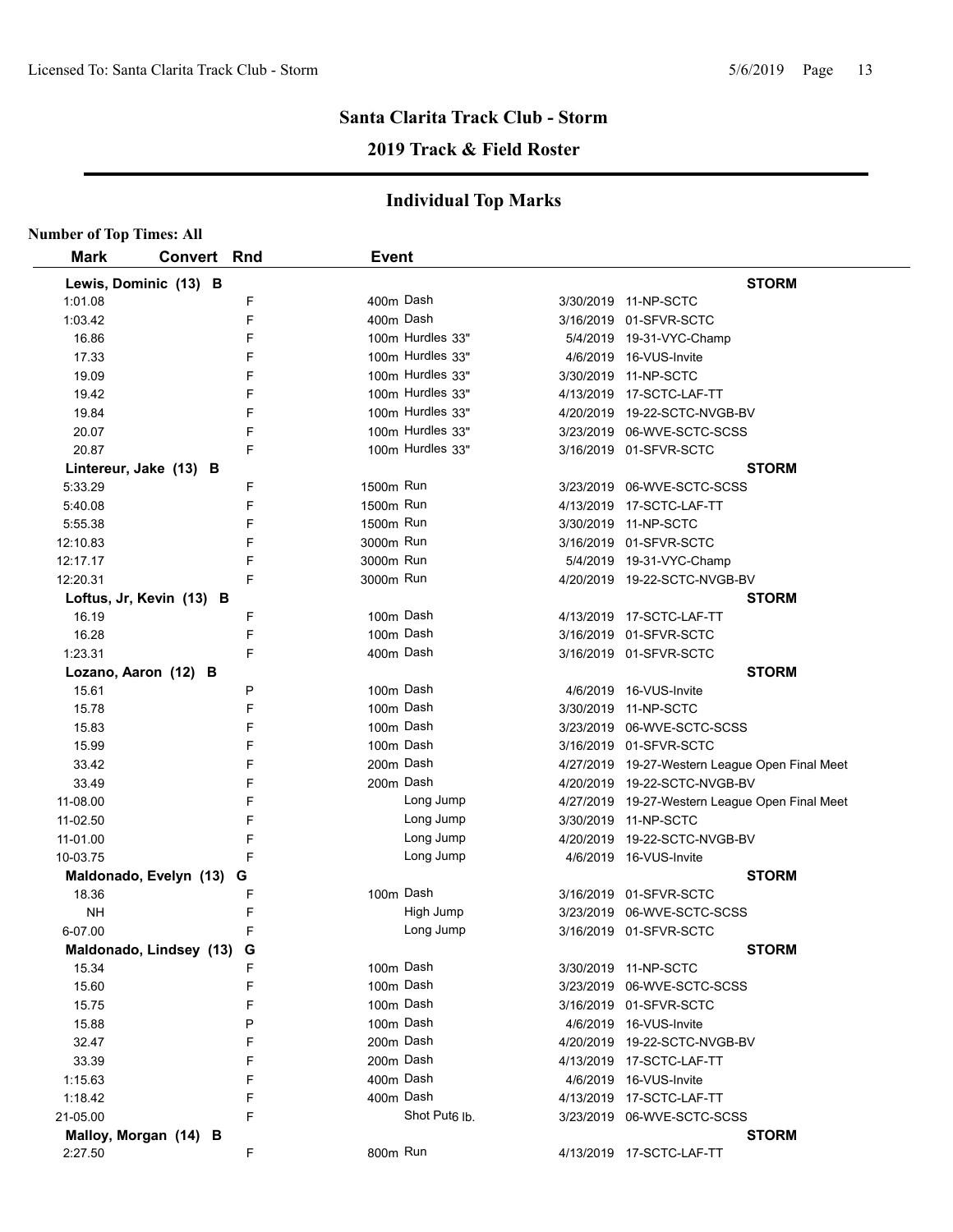## **2019 Track & Field Roster**

|                        | <b>Number of Top Times: All</b> |   |              |               |  |                                                |  |  |  |
|------------------------|---------------------------------|---|--------------|---------------|--|------------------------------------------------|--|--|--|
| <b>Mark</b>            | Convert Rnd                     |   | <b>Event</b> |               |  |                                                |  |  |  |
| Malloy, Morgan (14) B  |                                 |   |              |               |  | <b>STORM</b>                                   |  |  |  |
| 2:30.86                |                                 | F | 800m Run     |               |  | 5/4/2019 19-31-VYC-Champ                       |  |  |  |
| 2:32.19                |                                 | F | 800m Run     |               |  | 3/23/2019 06-WVE-SCTC-SCSS                     |  |  |  |
| 4:54.16                |                                 | F | 1500m Run    |               |  | 4/13/2019 17-SCTC-LAF-TT                       |  |  |  |
| 4:54.33                |                                 | F | 1500m Run    |               |  | 4/20/2019 19-22-SCTC-NVGB-BV                   |  |  |  |
| 4:58.94                |                                 | F | 1500m Run    |               |  | 5/4/2019 19-31-VYC-Champ                       |  |  |  |
| 5:07.61                |                                 | F | 1500m Run    |               |  | 3/23/2019 06-WVE-SCTC-SCSS                     |  |  |  |
| 10:54.82               |                                 | F | 3000m Run    |               |  | 3/30/2019 11-NP-SCTC                           |  |  |  |
|                        | Manskar, Brooke (13) G          |   |              |               |  | <b>STORM</b>                                   |  |  |  |
| 6:05.99                |                                 | F | 1500m Run    |               |  | 4/20/2019 19-22-SCTC-NVGB-BV                   |  |  |  |
| 6:24.26                |                                 | F | 1500m Run    |               |  | 3/16/2019 01-SFVR-SCTC                         |  |  |  |
| 6:24.58                |                                 | F | 1500m Run    |               |  | 3/23/2019 06-WVE-SCTC-SCSS                     |  |  |  |
| 10-05.75               |                                 | F |              | Long Jump     |  | 3/16/2019 01-SFVR-SCTC                         |  |  |  |
| 9-06.50                |                                 | F |              | Long Jump     |  | 3/23/2019 06-WVE-SCTC-SCSS                     |  |  |  |
|                        | Marin, Nathaniel (12) B         |   |              |               |  | <b>STORM</b>                                   |  |  |  |
| 5:24.95                |                                 | F | 1500m Run    |               |  | 4/27/2019 19-27-Western League Open Final Meet |  |  |  |
| 5:31.95                |                                 | F | 1500m Run    |               |  | 4/13/2019  17-SCTC-LAF-TT                      |  |  |  |
| 5:32.59                |                                 | F | 1500m Run    |               |  | 4/20/2019 19-22-SCTC-NVGB-BV                   |  |  |  |
| 5:37.75                |                                 | F | 1500m Run    |               |  | 3/16/2019 01-SFVR-SCTC                         |  |  |  |
| 5:41.40                |                                 | F | 1500m Run    |               |  | 3/23/2019 06-WVE-SCTC-SCSS                     |  |  |  |
|                        | Martinez, Sebastian (12)        | В |              |               |  | <b>STORM</b>                                   |  |  |  |
| 16.17                  |                                 | F | 100m Dash    |               |  | 3/30/2019 11-NP-SCTC                           |  |  |  |
| 16.22                  |                                 | F | 100m Dash    |               |  | 4/13/2019  17-SCTC-LAF-TT                      |  |  |  |
| 16.24                  |                                 | P | 100m Dash    |               |  | 4/6/2019 16-VUS-Invite                         |  |  |  |
| 16.29                  |                                 | F | 100m Dash    |               |  | 3/16/2019 01-SFVR-SCTC                         |  |  |  |
| 16.81                  |                                 | F | 100m Dash    |               |  | 4/20/2019 19-22-SCTC-NVGB-BV                   |  |  |  |
| 17.13                  |                                 | F | 100m Dash    |               |  | 3/23/2019 06-WVE-SCTC-SCSS                     |  |  |  |
| 35.37                  |                                 | F | 200m Dash    |               |  | 3/16/2019 01-SFVR-SCTC                         |  |  |  |
| 11-07.50               |                                 | F |              | Long Jump     |  | 3/30/2019 11-NP-SCTC                           |  |  |  |
| 10-10.75               |                                 | F |              | Long Jump     |  | 3/23/2019 06-WVE-SCTC-SCSS                     |  |  |  |
| 10-05.50               |                                 | F |              | Long Jump     |  | 4/6/2019 16-VUS-Invite                         |  |  |  |
| 10-05.00               |                                 | F |              | Long Jump     |  | 4/13/2019  17-SCTC-LAF-TT                      |  |  |  |
| 9-05.00                |                                 | F |              | Long Jump     |  | 3/16/2019 01-SFVR-SCTC                         |  |  |  |
| Miller, Brielle (14) G |                                 |   |              |               |  | <b>STORM</b>                                   |  |  |  |
| 14:36.57               |                                 | F | 3000m Run    |               |  | 3/16/2019 01-SFVR-SCTC                         |  |  |  |
|                        | Millhench, Gavin (13) B         |   |              |               |  | <b>STORM</b>                                   |  |  |  |
| 15.67                  |                                 | F | 100m Dash    |               |  | 3/23/2019 06-WVE-SCTC-SCSS                     |  |  |  |
| 16.00                  |                                 | F | 100m Dash    |               |  | 3/16/2019 01-SFVR-SCTC                         |  |  |  |
| 4-06.00                |                                 | F |              | High Jump     |  | 3/23/2019 06-WVE-SCTC-SCSS                     |  |  |  |
| 4-04.00                |                                 | F |              | High Jump     |  | 4/6/2019 16-VUS-Invite                         |  |  |  |
| 4-04.00                |                                 | F |              | High Jump     |  | 4/13/2019 17-SCTC-LAF-TT                       |  |  |  |
| 4-02.00                |                                 | F |              | High Jump     |  | 3/16/2019 01-SFVR-SCTC                         |  |  |  |
| 4-00.00                |                                 | F |              | High Jump     |  | 3/30/2019 11-NP-SCTC                           |  |  |  |
| 31-07.50               |                                 | F |              | Shot Put4 kg. |  | 3/23/2019 06-WVE-SCTC-SCSS                     |  |  |  |
| 31-04.75               |                                 | F |              | Shot Put4 kg. |  | 4/13/2019 17-SCTC-LAF-TT                       |  |  |  |
| 30-07.00               |                                 | F |              | Shot Put4 kg. |  | 5/4/2019 19-31-VYC-Champ                       |  |  |  |
| 30-06.00               |                                 | F |              | Shot Put4 kg. |  | 3/16/2019 01-SFVR-SCTC                         |  |  |  |
| 29-05.00               |                                 | F |              | Shot Put4 ka. |  | 3/30/2019 11-NP-SCTC                           |  |  |  |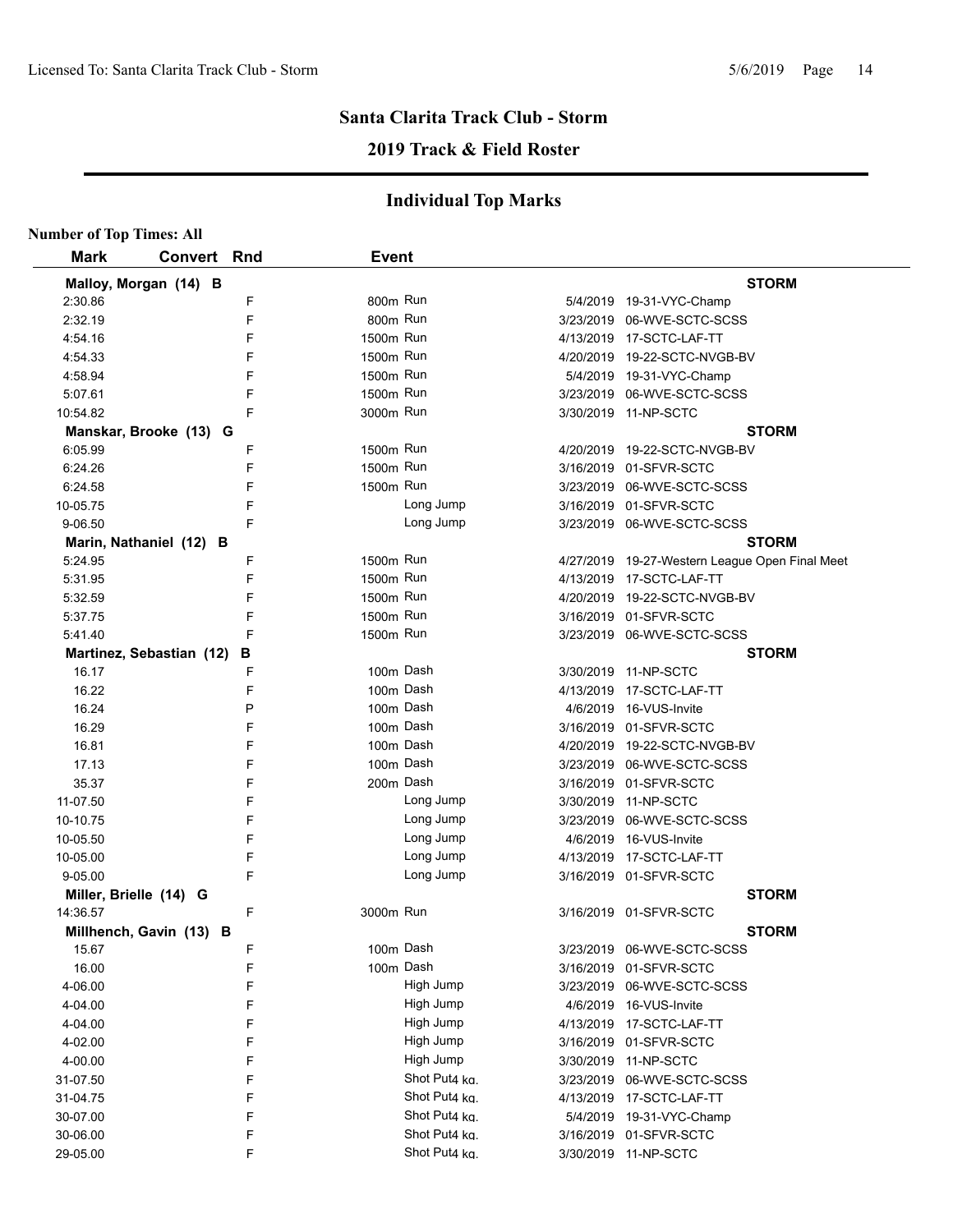## **2019 Track & Field Roster**

| <b>Number of Top Times: All</b> |                    |   |              |                  |                              |
|---------------------------------|--------------------|---|--------------|------------------|------------------------------|
| <b>Mark</b>                     | <b>Convert Rnd</b> |   | <b>Event</b> |                  |                              |
| Millhench, Gavin (13) B         |                    |   |              |                  | <b>STORM</b>                 |
| 29-01.50                        |                    | F |              | Shot Put4 ka.    | 4/6/2019 16-VUS-Invite       |
| Mucha, Alexander (13) B         |                    |   |              |                  | <b>STORM</b>                 |
| 13.10                           |                    | F |              | 100m Dash        | 4/13/2019 17-SCTC-LAF-TT     |
| 13.25                           |                    | P |              | 100m Dash        | 4/6/2019 16-VUS-Invite       |
| 13.34                           |                    | F |              | 100m Dash        | 3/30/2019 11-NP-SCTC         |
| 13.41                           |                    | F |              | 100m Dash        | 3/23/2019 06-WVE-SCTC-SCSS   |
| 13.45                           |                    | F |              | 100m Dash        | 4/20/2019 19-22-SCTC-NVGB-BV |
| 13.73                           |                    | F |              | 100m Dash        | 5/4/2019 19-31-VYC-Champ     |
| 59.39                           |                    | F |              | 400m Dash        | 5/4/2019 19-31-VYC-Champ     |
| 1:01.04                         |                    | F |              | 400m Dash        | 4/20/2019 19-22-SCTC-NVGB-BV |
| 1:01.48                         |                    | F |              | 400m Dash        | 4/13/2019 17-SCTC-LAF-TT     |
| 1:02.26                         |                    | F |              | 400m Dash        | 3/23/2019 06-WVE-SCTC-SCSS   |
| 1:04.66                         |                    | F |              | 400m Dash        | 3/30/2019 11-NP-SCTC         |
| Mucha, Alexis (13) G            |                    |   |              |                  | <b>STORM</b>                 |
| 15.04                           |                    | F |              | 100m Dash        | 4/13/2019 17-SCTC-LAF-TT     |
| 15.74                           |                    | F |              | 100m Dash        | 3/23/2019 06-WVE-SCTC-SCSS   |
| 15.77                           |                    | F |              | 100m Dash        | 3/30/2019 11-NP-SCTC         |
| 19.29                           |                    | F |              | 100m Hurdles 30" | 5/4/2019 19-31-VYC-Champ     |
| 19.30                           |                    | F |              | 100m Hurdles 30" | 4/20/2019 19-22-SCTC-NVGB-BV |
| 20.13                           |                    | F |              | 100m Hurdles 30" | 4/13/2019 17-SCTC-LAF-TT     |
| 22.34                           |                    | F |              | 100m Hurdles 30" | 3/23/2019 06-WVE-SCTC-SCSS   |
| 22.79                           |                    | F |              | 100m Hurdles 30" | 4/6/2019 16-VUS-Invite       |
| 23.98                           |                    | F |              | 100m Hurdles 30" | 3/30/2019 11-NP-SCTC         |
| 3-10.00                         |                    | F |              | High Jump        | 4/20/2019 19-22-SCTC-NVGB-BV |
| 3-10.00                         |                    | F |              | High Jump        | 4/6/2019 16-VUS-Invite       |
| 3-10.00                         |                    | F |              | High Jump        | 3/23/2019 06-WVE-SCTC-SCSS   |
| 3-10.00                         |                    | F |              | High Jump        | 4/13/2019 17-SCTC-LAF-TT     |
| 3-08.00                         |                    | F |              | High Jump        | 3/30/2019 11-NP-SCTC         |
| Neall-Johnston, Caitlin (13) G  |                    |   |              |                  | <b>STORM</b>                 |
| 3:03.60                         |                    | F | 800m Run     |                  | 3/16/2019 01-SFVR-SCTC       |
| 6:03.24                         |                    | F | 1500m Run    |                  | 3/16/2019 01-SFVR-SCTC       |
| 6:30.34                         |                    | F | 1500m Run    |                  | 3/30/2019 11-NP-SCTC         |
| 12:31.06                        |                    | F | 3000m Run    |                  | 4/13/2019 17-SCTC-LAF-TT     |
| 12:57.31                        |                    | F | 3000m Run    |                  | 3/30/2019 11-NP-SCTC         |
| 13:10.86                        |                    | F | 3000m Run    |                  | 3/23/2019 06-WVE-SCTC-SCSS   |
| 14:45.30                        |                    | F | 3000m Run    |                  | 5/4/2019 19-31-VYC-Champ     |
| 4-02.00                         |                    | F |              | High Jump        | 3/23/2019 06-WVE-SCTC-SCSS   |
| 3-10.00                         |                    | F |              | High Jump        | 4/13/2019 17-SCTC-LAF-TT     |
| 3-08.00                         |                    | F |              | High Jump        | 3/30/2019 11-NP-SCTC         |
| 3-08.00                         |                    | F |              | High Jump        | 3/16/2019 01-SFVR-SCTC       |
| Nodine, Briana (14) G           |                    |   |              |                  | <b>STORM</b>                 |
| 14.38                           |                    | F |              | 100m Dash        | 4/13/2019 17-SCTC-LAF-TT     |
| 14.60                           |                    | F |              | 100m Dash        | 4/20/2019 19-22-SCTC-NVGB-BV |
| 15.13                           |                    | F |              | 100m Dash        | 3/30/2019 11-NP-SCTC         |
| 15.28                           |                    | F |              | 100m Dash        | 3/23/2019 06-WVE-SCTC-SCSS   |
| 4-02.00                         |                    | F |              | High Jump        | 3/23/2019 06-WVE-SCTC-SCSS   |
|                                 |                    | F |              | High Jump        |                              |
| 4-00.00                         |                    |   |              |                  | 3/16/2019 01-SFVR-SCTC       |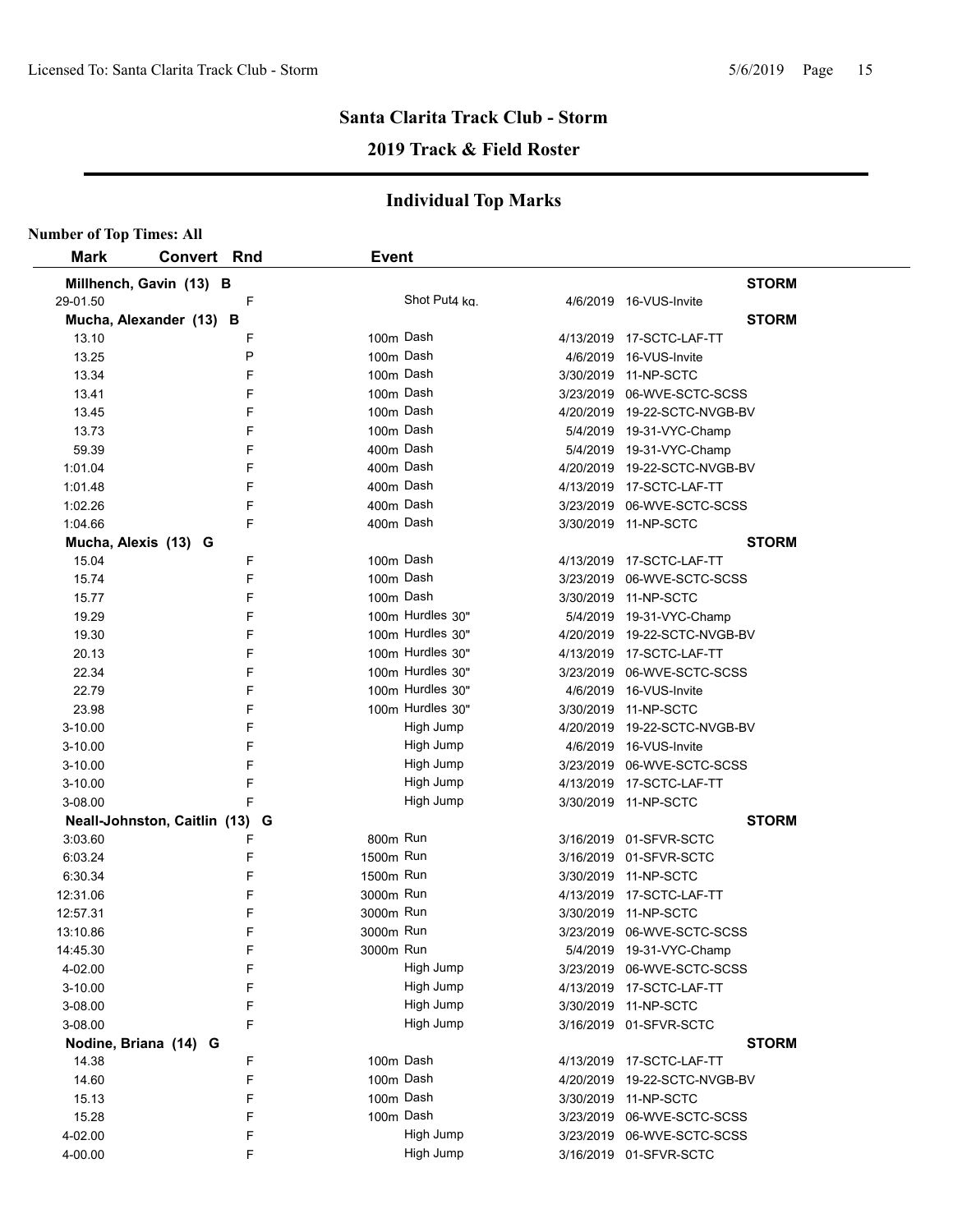## **2019 Track & Field Roster**

|                     | <b>Number of Top Times: All</b> |   |              |                           |  |                                                |  |  |  |  |
|---------------------|---------------------------------|---|--------------|---------------------------|--|------------------------------------------------|--|--|--|--|
| <b>Mark</b>         | <b>Convert Rnd</b>              |   | <b>Event</b> |                           |  |                                                |  |  |  |  |
|                     | Nodine, Briana (14) G           |   |              |                           |  | <b>STORM</b>                                   |  |  |  |  |
| 4-00.00             |                                 | F |              | High Jump                 |  | 3/30/2019 11-NP-SCTC                           |  |  |  |  |
| 4-00.00             |                                 | F |              | High Jump                 |  | 4/20/2019 19-22-SCTC-NVGB-BV                   |  |  |  |  |
| 3-10.00             |                                 | F |              | High Jump                 |  | 4/6/2019 16-VUS-Invite                         |  |  |  |  |
| 3-10.00             |                                 | F |              | High Jump                 |  | 4/13/2019 17-SCTC-LAF-TT                       |  |  |  |  |
| 14-09.75            |                                 | F |              | Long Jump                 |  | 4/20/2019 19-22-SCTC-NVGB-BV                   |  |  |  |  |
| 14-06.50            |                                 | F |              | Long Jump                 |  | 5/4/2019 19-31-VYC-Champ                       |  |  |  |  |
| 14-03.00            |                                 | F |              | Long Jump                 |  | 3/30/2019 11-NP-SCTC                           |  |  |  |  |
| 13-11.00            |                                 | F |              | Long Jump                 |  | 4/13/2019 17-SCTC-LAF-TT                       |  |  |  |  |
| 13-07.00            |                                 | F |              | Long Jump                 |  | 3/23/2019 06-WVE-SCTC-SCSS                     |  |  |  |  |
| 13-04.75            |                                 | F |              | Long Jump                 |  | 3/16/2019 01-SFVR-SCTC                         |  |  |  |  |
| 13-03.25            |                                 | F |              | Long Jump                 |  | 4/6/2019 16-VUS-Invite                         |  |  |  |  |
|                     | Ogbuagu, Adaobi (13) G          |   |              |                           |  | <b>STORM</b>                                   |  |  |  |  |
| 14.40               |                                 | P |              | 100m Dash                 |  | 4/6/2019 16-VUS-Invite                         |  |  |  |  |
| 14.76               |                                 | F |              | 100m Dash                 |  | 3/23/2019 06-WVE-SCTC-SCSS                     |  |  |  |  |
| 1:25.71             |                                 | F |              | 400m Dash                 |  | 3/23/2019 06-WVE-SCTC-SCSS                     |  |  |  |  |
| 36-00.50            |                                 | F |              | Shot Put <sub>6</sub> lb. |  | 4/6/2019 16-VUS-Invite                         |  |  |  |  |
| 33-07.50            |                                 | F |              | Shot Put <sub>6</sub> lb. |  | 3/23/2019 06-WVE-SCTC-SCSS                     |  |  |  |  |
| 33-04.00            |                                 | F |              | Shot Put <sub>6</sub> Ib. |  | 5/4/2019 19-31-VYC-Champ                       |  |  |  |  |
| 32-10.00            |                                 | F |              | Shot Put <sub>6</sub> lb. |  | 4/20/2019 19-22-SCTC-NVGB-BV                   |  |  |  |  |
| Piper, Syrai (12) G |                                 |   |              |                           |  | <b>STORM</b>                                   |  |  |  |  |
| 15.49               |                                 | P |              | 100m Dash                 |  | 4/6/2019 16-VUS-Invite                         |  |  |  |  |
| 15.99               |                                 | F |              | 100m Dash                 |  | 4/20/2019 19-22-SCTC-NVGB-BV                   |  |  |  |  |
| 16.09               |                                 | F |              | 100m Dash                 |  | 3/30/2019 11-NP-SCTC                           |  |  |  |  |
| 16.12               |                                 | F |              | 100m Dash                 |  | 3/16/2019 01-SFVR-SCTC                         |  |  |  |  |
| 34.03               |                                 | F |              | 200m Dash                 |  | 3/16/2019 01-SFVR-SCTC                         |  |  |  |  |
| 3-04.00             |                                 | F |              | High Jump                 |  | 3/16/2019 01-SFVR-SCTC                         |  |  |  |  |
| 3-04.00             |                                 | F |              | High Jump                 |  | 3/30/2019 11-NP-SCTC                           |  |  |  |  |
|                     | Price, Camille (12) G           |   |              |                           |  | <b>STORM</b>                                   |  |  |  |  |
| 13.68               |                                 | F |              | 100m Dash                 |  | 4/13/2019 17-SCTC-LAF-TT                       |  |  |  |  |
| 13.72               |                                 | F |              | 100m Dash                 |  | 4/6/2019 16-VUS-Invite                         |  |  |  |  |
| 13.81               |                                 | P |              | 100m Dash                 |  | 4/6/2019 16-VUS-Invite                         |  |  |  |  |
| 13.85               |                                 | F |              | 100m Dash                 |  | 3/30/2019 11-NP-SCTC                           |  |  |  |  |
| 14.04               |                                 | F |              | 100m Dash                 |  | 3/23/2019 06-WVE-SCTC-SCSS                     |  |  |  |  |
| 14.06               |                                 | E |              | 100m Dash                 |  | 3/16/2019 01-SFVR-SCTC                         |  |  |  |  |
| 28.06               |                                 | F |              | 200m Dash                 |  | 4/13/2019 17-SCTC-LAF-TT                       |  |  |  |  |
| 28.76               |                                 | F |              | 200m Dash                 |  | 5/4/2019 19-31-VYC-Champ                       |  |  |  |  |
| 30.05               |                                 | F |              | 200m Dash                 |  | 3/16/2019 01-SFVR-SCTC                         |  |  |  |  |
| 1:02.60             |                                 | F |              | 400m Dash                 |  | 4/6/2019 16-VUS-Invite                         |  |  |  |  |
| 1:03.17             |                                 | F |              | 400m Dash                 |  | 5/4/2019 19-31-VYC-Champ                       |  |  |  |  |
|                     |                                 | F |              | 400m Dash                 |  |                                                |  |  |  |  |
| 1:05.55             |                                 | F |              | 400m Dash                 |  | 3/23/2019 06-WVE-SCTC-SCSS                     |  |  |  |  |
| 1:06.00             |                                 |   |              | Shot Put <sub>6</sub> lb. |  | 3/30/2019 11-NP-SCTC                           |  |  |  |  |
| 23-05.50            |                                 | F |              |                           |  | 3/23/2019 06-WVE-SCTC-SCSS                     |  |  |  |  |
| Ray, Avery (14) G   |                                 |   |              |                           |  | <b>STORM</b>                                   |  |  |  |  |
| 1:14.36             |                                 | F |              | 400m Dash                 |  | 4/20/2019 19-22-SCTC-NVGB-BV                   |  |  |  |  |
| 1:14.38             |                                 | F |              | 400m Dash                 |  | 4/27/2019 19-27-Western League Open Final Meet |  |  |  |  |
| 1:15.26             |                                 | F |              | 400m Dash                 |  | 4/13/2019 17-SCTC-LAF-TT                       |  |  |  |  |
| 1:15.77             |                                 | F |              | 400m Dash                 |  | 4/6/2019 16-VUS-Invite                         |  |  |  |  |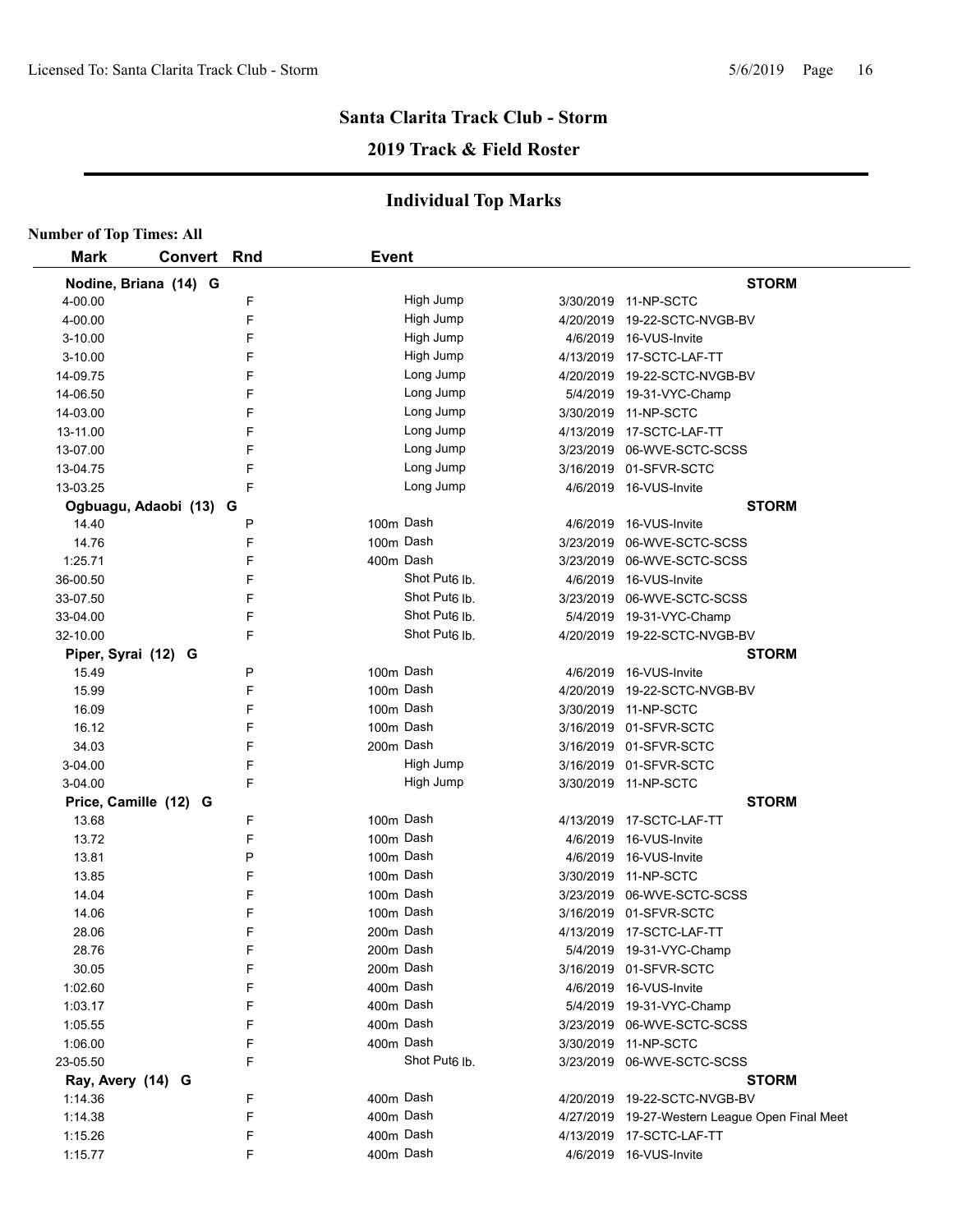## **2019 Track & Field Roster**

| <b>Number of Top Times: All</b> |                         |   |              |                           |                                                |
|---------------------------------|-------------------------|---|--------------|---------------------------|------------------------------------------------|
| <b>Mark</b>                     | <b>Convert Rnd</b>      |   | <b>Event</b> |                           |                                                |
| Ray, Avery (14) G               |                         |   |              |                           | <b>STORM</b>                                   |
| 2:56.93                         |                         | F | 800m Run     |                           | 4/13/2019 17-SCTC-LAF-TT                       |
| 3:02.78                         |                         | F | 800m Run     |                           | 4/27/2019 19-27-Western League Open Final Meet |
| 3:03.80                         |                         | F | 800m Run     |                           | 4/20/2019  19-22-SCTC-NVGB-BV                  |
| 3:09.08                         |                         | F | 800m Run     |                           | 4/6/2019 16-VUS-Invite                         |
| 6:42.12                         |                         | F | 1500m Run    |                           | 3/30/2019 11-NP-SCTC                           |
| 6:43.34                         |                         | F | 1500m Run    |                           | 3/23/2019 06-WVE-SCTC-SCSS                     |
|                                 | Riley, Brendon (13) B   |   |              |                           | <b>STORM</b>                                   |
| 1:10.29                         |                         | F |              | 400m Dash                 | 4/27/2019 19-27-Western League Open Final Meet |
| 1:10.91                         |                         | F |              | 400m Dash                 | 4/13/2019 17-SCTC-LAF-TT                       |
| 1:12.29                         |                         | F |              | 400m Dash                 | 3/16/2019 01-SFVR-SCTC                         |
| 2:58.44                         |                         | F | 800m Run     |                           | 4/13/2019 17-SCTC-LAF-TT                       |
| 6:08.36                         |                         | F | 1500m Run    |                           | 3/16/2019 01-SFVR-SCTC                         |
|                                 | Rodriguez, Jacob (13) B |   |              |                           | <b>STORM</b>                                   |
| 2:56.38                         |                         | F | 800m Run     |                           | 4/27/2019 19-27-Western League Open Final Meet |
| 3:03.43                         |                         | F | 800m Run     |                           | 4/20/2019  19-22-SCTC-NVGB-BV                  |
| 3:14.44                         |                         | F | 800m Run     |                           | 3/16/2019 01-SFVR-SCTC                         |
| 6:10.37                         |                         | F | 1500m Run    |                           | 4/27/2019 19-27-Western League Open Final Meet |
| 6:12.49                         |                         | F | 1500m Run    |                           | 4/20/2019 19-22-SCTC-NVGB-BV                   |
| 6:29.07                         |                         | F | 1500m Run    |                           | 3/16/2019 01-SFVR-SCTC                         |
| 14:11.09                        |                         | F | 3000m Run    |                           | 3/30/2019 11-NP-SCTC                           |
|                                 | Rogers, Skylar (14) B   |   |              |                           | <b>STORM</b>                                   |
| 14.69                           |                         | F |              | 100m Dash                 | 4/20/2019 19-22-SCTC-NVGB-BV                   |
| 15.24                           |                         | F |              | 100m Dash                 | 3/16/2019 01-SFVR-SCTC                         |
| 21.95                           |                         | F |              | 100m Hurdles 33"          | 3/16/2019 01-SFVR-SCTC                         |
| 22.32                           |                         | F |              | 100m Hurdles 33"          | 4/13/2019 17-SCTC-LAF-TT                       |
| 4-08.00                         |                         | F |              | High Jump                 | 5/4/2019 19-31-VYC-Champ                       |
| 4-06.00                         |                         | F |              | High Jump                 | 3/16/2019 01-SFVR-SCTC                         |
| 4-06.00                         |                         | F |              | High Jump                 | 4/13/2019 17-SCTC-LAF-TT                       |
| 4-02.00                         |                         | F |              | High Jump                 | 4/20/2019 19-22-SCTC-NVGB-BV                   |
|                                 | Shields, Amara (12) G   |   |              |                           | <b>STORM</b>                                   |
| 1:08.86                         |                         | F |              | 400m Dash                 | 4/27/2019 19-27-Western League Open Final Meet |
| 1:10.01                         |                         | F |              | 400m Dash                 | 4/20/2019 19-22-SCTC-NVGB-BV                   |
| 1:10.83                         |                         | F |              | 400m Dash                 | 4/6/2019 16-VUS-Invite                         |
| 1:11.37                         |                         | F |              | 400m Dash                 |                                                |
| 1:14.99                         |                         | F |              | 400m Dash                 | 3/16/2019 01-SFVR-SCTC                         |
| 2:49.70                         |                         | F | 800m Run     |                           | 4/20/2019  19-22-SCTC-NVGB-BV                  |
| 2:50.52                         |                         | F | 800m Run     |                           | 4/27/2019 19-27-Western League Open Final Meet |
| 2:54.33                         |                         | F | 800m Run     |                           | 4/13/2019 17-SCTC-LAF-TT                       |
| 2:54.80                         |                         | F | 800m Run     |                           | 3/30/2019 11-NP-SCTC                           |
| 2:54.89                         |                         | F | 800m Run     |                           | 4/6/2019 16-VUS-Invite                         |
| 2:58.86                         |                         | F | 800m Run     |                           | 3/23/2019 06-WVE-SCTC-SCSS                     |
|                                 |                         | F |              | Shot Put <sub>6</sub> lb. | 3/23/2019 06-WVE-SCTC-SCSS                     |
| 19-00.50                        |                         | F |              | Shot Put <sub>6</sub> lb. |                                                |
| 18-07.50                        |                         |   |              |                           | 3/16/2019 01-SFVR-SCTC                         |
|                                 | Simpson, NaTalia (14) G |   |              | 100m Hurdles 30"          | <b>STORM</b>                                   |
| 16.93                           |                         | F |              | 100m Hurdles 30"          | 5/4/2019 19-31-VYC-Champ                       |
| 16.94                           |                         | F |              |                           | 4/6/2019 16-VUS-Invite                         |
| 17.09                           |                         | F |              | 100m Hurdles 30"          | 4/20/2019 19-22-SCTC-NVGB-BV                   |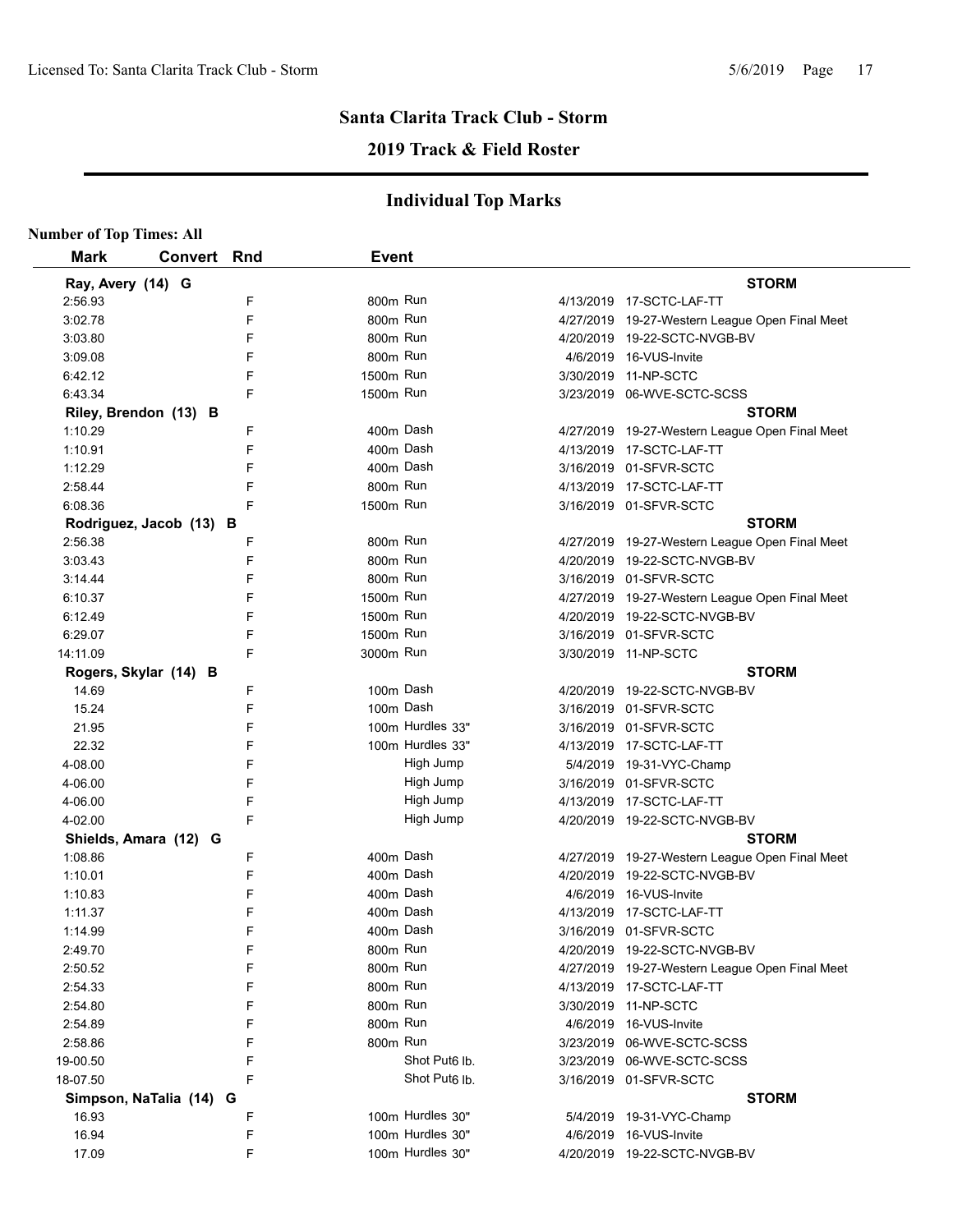## **2019 Track & Field Roster**

| <b>Number of Top Times: All</b> |                          |   |              |                  |                                                |
|---------------------------------|--------------------------|---|--------------|------------------|------------------------------------------------|
| <b>Mark</b>                     | <b>Convert Rnd</b>       |   | <b>Event</b> |                  |                                                |
|                                 | Simpson, NaTalia (14) G  |   |              |                  | <b>STORM</b>                                   |
| 17.10                           |                          | F |              | 100m Hurdles 30" | 3/30/2019 11-NP-SCTC                           |
| 17.39                           |                          | F |              | 100m Hurdles 30" | 4/13/2019 17-SCTC-LAF-TT                       |
| 17.47                           |                          | F |              | 100m Hurdles 30" | 3/23/2019 06-WVE-SCTC-SCSS                     |
| 18.44                           |                          | F |              | 100m Hurdles 30" | 3/16/2019 01-SFVR-SCTC                         |
|                                 | Solano, GianMarco (13)   | в |              |                  | <b>STORM</b>                                   |
| 13.72                           |                          | Р |              | 100m Dash        | 4/6/2019 16-VUS-Invite                         |
| 13.74                           |                          | F |              | 100m Dash        | 4/27/2019 19-27-Western League Open Final Meet |
| 13.79                           |                          | F |              | 100m Dash        | 4/13/2019 17-SCTC-LAF-TT                       |
| 13.94                           |                          | F |              | 100m Dash        | 4/20/2019 19-22-SCTC-NVGB-BV                   |
| 13.95                           |                          | F |              | 100m Dash        | 3/30/2019 11-NP-SCTC                           |
| 14.09                           |                          | F |              | 100m Dash        | 3/23/2019 06-WVE-SCTC-SCSS                     |
| 14.65                           |                          | F |              | 100m Dash        | 3/16/2019 01-SFVR-SCTC                         |
| 30.32                           |                          | F |              | 200m Dash        | 4/20/2019 19-22-SCTC-NVGB-BV                   |
| 14-08.25                        |                          | F |              | Long Jump        | 3/30/2019 11-NP-SCTC                           |
| 14-05.50                        |                          | F |              | Long Jump        | 4/27/2019 19-27-Western League Open Final Meet |
| 14-01.25                        |                          | F |              | Long Jump        | 4/20/2019 19-22-SCTC-NVGB-BV                   |
| 13-07.50                        |                          | F |              | Long Jump        | 4/6/2019 16-VUS-Invite                         |
| 12-05.00                        |                          | F |              | Long Jump        | 4/13/2019 17-SCTC-LAF-TT                       |
| 11-10.50                        |                          | F |              | Long Jump        | 3/23/2019 06-WVE-SCTC-SCSS                     |
| 10-03.75                        |                          | F |              | Long Jump        | 3/16/2019 01-SFVR-SCTC                         |
|                                 | Spaulding, Samantha (12) | G |              |                  | <b>STORM</b>                                   |
| 2:37.14                         |                          | F | 800m Run     |                  | 4/20/2019 19-22-SCTC-NVGB-BV                   |
| 2:38.36                         |                          | F | 800m Run     |                  | 3/30/2019 11-NP-SCTC                           |
| 2:45.14                         |                          | F | 800m Run     |                  | 3/23/2019 06-WVE-SCTC-SCSS                     |
| 2:47.38                         |                          | F | 800m Run     |                  | 3/16/2019 01-SFVR-SCTC                         |
| 5:17.54                         |                          | F | 1500m Run    |                  | 4/20/2019 19-22-SCTC-NVGB-BV                   |
| 5:18.50                         |                          | F | 1500m Run    |                  | 4/6/2019 16-VUS-Invite                         |
| 5:21.02                         |                          | F | 1500m Run    |                  | 5/4/2019 19-31-VYC-Champ                       |
| 5:22.77                         |                          | F | 1500m Run    |                  | 3/16/2019 01-SFVR-SCTC                         |
| 5:23.35                         |                          | F | 1500m Run    |                  | 3/23/2019 06-WVE-SCTC-SCSS                     |
| 11:18.55                        |                          | F | 3000m Run    |                  | 5/4/2019 19-31-VYC-Champ                       |
| 11:50.94                        |                          | F | 3000m Run    |                  | 4/6/2019 16-VUS-Invite                         |
| 11:59.53                        |                          | F | 3000m Run    |                  | 3/30/2019 11-NP-SCTC                           |
|                                 | Srinivasan, Navin (14) B |   |              |                  | <b>STORM</b>                                   |
| 13.51                           |                          | F |              | 100m Dash        | 4/27/2019 19-27-Western League Open Final Meet |
| 13.67                           |                          | F |              | 100m Dash        | 3/23/2019 06-WVE-SCTC-SCSS                     |
| 13.74                           |                          | F |              | 100m Dash        | 3/30/2019 11-NP-SCTC                           |
| 13.92                           |                          | F |              | 100m Dash        | 4/20/2019 19-22-SCTC-NVGB-BV                   |
| 13.94                           |                          | F |              | 100m Dash        | 3/16/2019 01-SFVR-SCTC                         |
| 27.52                           |                          | F |              | 200m Dash        | 4/27/2019 19-27-Western League Open Final Meet |
| 28.27                           |                          | F |              | 200m Dash        | 3/30/2019 11-NP-SCTC                           |
| 28.39                           |                          | F |              | 200m Dash        | 4/20/2019 19-22-SCTC-NVGB-BV                   |
| 28.49                           |                          | F |              | 200m Dash        | 3/16/2019 01-SFVR-SCTC                         |
| 28.59                           |                          | F |              | 200m Dash        | 3/23/2019 06-WVE-SCTC-SCSS                     |
|                                 |                          |   |              |                  |                                                |
| 23.74                           | Stella, Vincent (13) B   | F |              | 100m Dash        | <b>STORM</b><br>4/13/2019 17-SCTC-LAF-TT       |
|                                 |                          | F |              | 100m Dash        |                                                |
| 23.84                           |                          |   |              |                  | 4/27/2019 19-27-Western League Open Final Meet |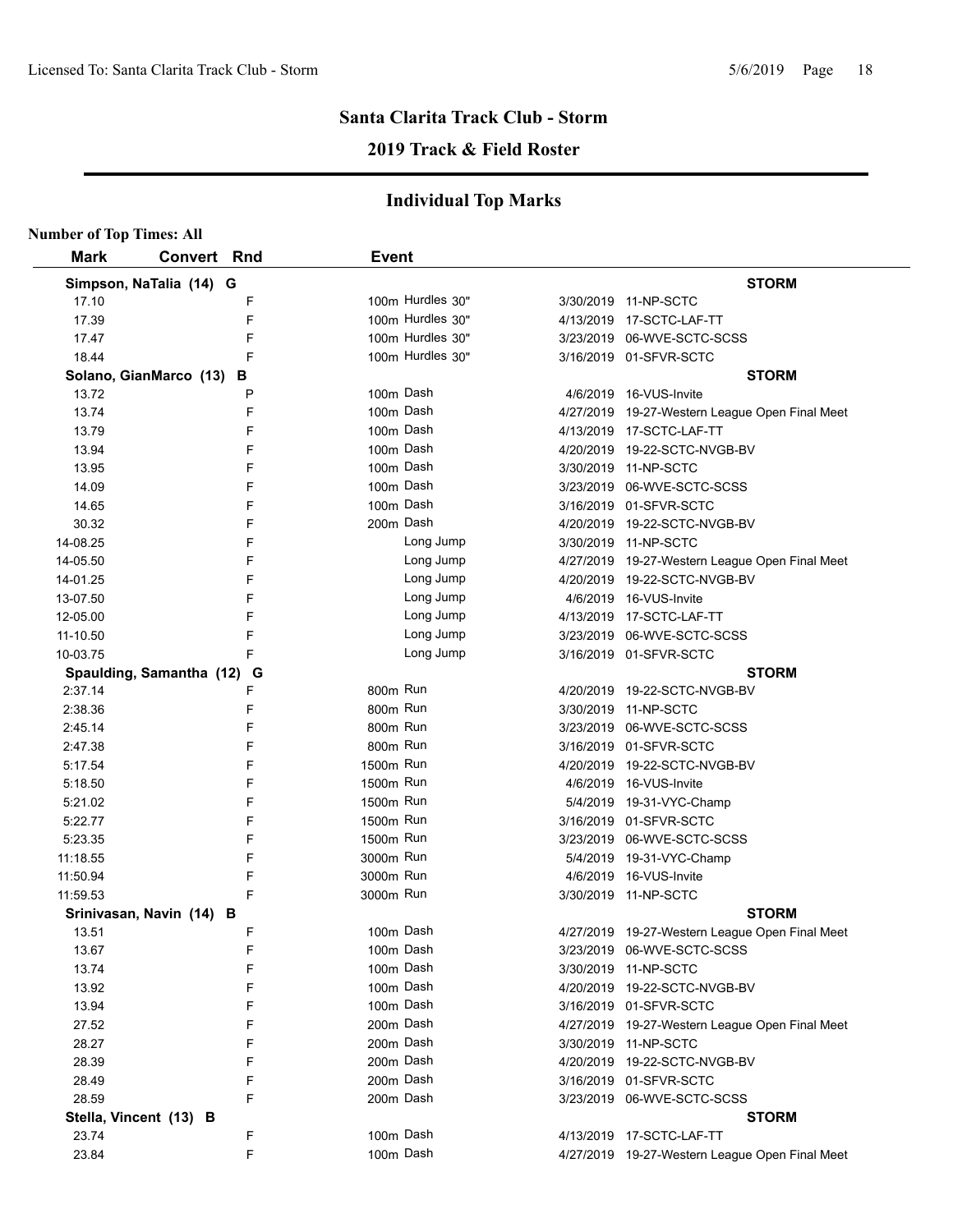## **2019 Track & Field Roster**

|             | <b>Number of Top Times: All</b> |   |              |           |                                                |  |  |  |  |  |
|-------------|---------------------------------|---|--------------|-----------|------------------------------------------------|--|--|--|--|--|
| <b>Mark</b> | <b>Convert Rnd</b>              |   | <b>Event</b> |           |                                                |  |  |  |  |  |
|             | Stella, Vincent (13) B          |   |              |           | <b>STORM</b>                                   |  |  |  |  |  |
| 25.00       |                                 | F | 100m Dash    |           | 3/30/2019 11-NP-SCTC                           |  |  |  |  |  |
| 25.44       |                                 | F | 100m Dash    |           | 4/20/2019 19-22-SCTC-NVGB-BV                   |  |  |  |  |  |
| 26.38       |                                 | F | 100m Dash    |           | 3/23/2019 06-WVE-SCTC-SCSS                     |  |  |  |  |  |
| 26.99       |                                 | F | 100m Dash    |           | 3/16/2019 01-SFVR-SCTC                         |  |  |  |  |  |
|             | Stevens, Daniel (13) B          |   |              |           | <b>STORM</b>                                   |  |  |  |  |  |
| 32.24       |                                 | F | 200m Dash    |           | 4/20/2019 19-22-SCTC-NVGB-BV                   |  |  |  |  |  |
| 32.38       |                                 | F | 200m Dash    |           | 4/27/2019 19-27-Western League Open Final Meet |  |  |  |  |  |
| 32.49       |                                 | F | 200m Dash    |           | 4/13/2019 17-SCTC-LAF-TT                       |  |  |  |  |  |
| 13-10.00    |                                 | F | Long Jump    |           | 4/27/2019 19-27-Western League Open Final Meet |  |  |  |  |  |
| 13-07.00    |                                 | F | Long Jump    |           | 4/20/2019 19-22-SCTC-NVGB-BV                   |  |  |  |  |  |
| 13-04.25    |                                 | F | Long Jump    |           | 4/13/2019 17-SCTC-LAF-TT                       |  |  |  |  |  |
| 13-00.25    |                                 | F | Long Jump    |           | 3/23/2019 06-WVE-SCTC-SCSS                     |  |  |  |  |  |
| 12-08.50    |                                 | F | Long Jump    |           | 3/16/2019 01-SFVR-SCTC                         |  |  |  |  |  |
|             | Stockton, Nikki (13) G          |   |              |           | <b>STORM</b>                                   |  |  |  |  |  |
| 13.53       |                                 | F | 100m Dash    |           | 4/6/2019 16-VUS-Invite                         |  |  |  |  |  |
| 13.63       |                                 | F | 100m Dash    |           | 4/13/2019 17-SCTC-LAF-TT                       |  |  |  |  |  |
| 13.64       |                                 | F | 100m Dash    |           | 4/20/2019 19-22-SCTC-NVGB-BV                   |  |  |  |  |  |
| 13.75       |                                 | F | 100m Dash    |           | 3/30/2019 11-NP-SCTC                           |  |  |  |  |  |
| 13.76       |                                 | P | 100m Dash    |           | 4/6/2019 16-VUS-Invite                         |  |  |  |  |  |
| 14.01       |                                 | F | 100m Dash    |           | 5/4/2019 19-31-VYC-Champ                       |  |  |  |  |  |
| 14.09       |                                 | F | 100m Dash    |           | 3/23/2019 06-WVE-SCTC-SCSS                     |  |  |  |  |  |
| 29.06       |                                 | F | 200m Dash    |           | 4/13/2019 17-SCTC-LAF-TT                       |  |  |  |  |  |
|             | Teymouri, Angelina (12)         | G |              |           | <b>STORM</b>                                   |  |  |  |  |  |
| 13.40       |                                 | F | 100m Dash    |           | 3/16/2019 01-SFVR-SCTC                         |  |  |  |  |  |
| 27.31       |                                 | F | 200m Dash    |           | 3/23/2019 06-WVE-SCTC-SCSS                     |  |  |  |  |  |
| 27.60       |                                 | F | 200m Dash    |           | 4/20/2019 19-22-SCTC-NVGB-BV                   |  |  |  |  |  |
| 27.69       |                                 | F | 200m Dash    |           | 5/4/2019 19-31-VYC-Champ                       |  |  |  |  |  |
| 1:00.44     |                                 | F | 400m Dash    |           | 4/6/2019 16-VUS-Invite                         |  |  |  |  |  |
| 1:00.60     |                                 | F | 400m Dash    |           | 5/4/2019 19-31-VYC-Champ                       |  |  |  |  |  |
| 1:01.01     |                                 | F | 400m Dash    |           | 3/23/2019 06-WVE-SCTC-SCSS                     |  |  |  |  |  |
| 2:23.68     |                                 | F | 800m Run     |           | 3/30/2019 11-NP-SCTC                           |  |  |  |  |  |
| 2:26.10     |                                 | F | 800m Run     |           | 4/6/2019 16-VUS-Invite                         |  |  |  |  |  |
| 2:28.55     |                                 | F | 800m Run     |           | 5/4/2019 19-31-VYC-Champ                       |  |  |  |  |  |
| 2:29.30     |                                 | F | 800m Run     |           | 3/16/2019 01-SFVR-SCTC                         |  |  |  |  |  |
|             | Thompson, Regan (12) G          |   |              |           | <b>STORM</b>                                   |  |  |  |  |  |
| 30.70       |                                 | F | 200m Dash    |           | 4/13/2019 17-SCTC-LAF-TT                       |  |  |  |  |  |
| 32.15       |                                 | F | 200m Dash    |           | 3/16/2019 01-SFVR-SCTC                         |  |  |  |  |  |
| 1:13.21     |                                 | F | 400m Dash    | 3/23/2019 | 06-WVE-SCTC-SCSS                               |  |  |  |  |  |
| 4-10.00     |                                 | F | High Jump    |           | 5/4/2019 19-31-VYC-Champ                       |  |  |  |  |  |
| 4-10.00     |                                 | F | High Jump    |           | 4/20/2019 19-22-SCTC-NVGB-BV                   |  |  |  |  |  |
| 4-08.00     |                                 | F | High Jump    | 3/23/2019 | 06-WVE-SCTC-SCSS                               |  |  |  |  |  |
| 4-08.00     |                                 | F | High Jump    |           | 4/13/2019 17-SCTC-LAF-TT                       |  |  |  |  |  |
| 4-06.00     |                                 | F | High Jump    | 3/16/2019 | 01-SFVR-SCTC                                   |  |  |  |  |  |
| 4-04.00     |                                 | F | High Jump    |           | 4/6/2019 16-VUS-Invite                         |  |  |  |  |  |
| 13-08.00    |                                 | F | Long Jump    |           | 4/13/2019 17-SCTC-LAF-TT                       |  |  |  |  |  |
| 13-06.50    |                                 | F | Long Jump    |           | 5/4/2019 19-31-VYC-Champ                       |  |  |  |  |  |
| 13-06.25    |                                 | F | Long Jump    |           | 3/23/2019 06-WVE-SCTC-SCSS                     |  |  |  |  |  |
|             |                                 |   |              |           |                                                |  |  |  |  |  |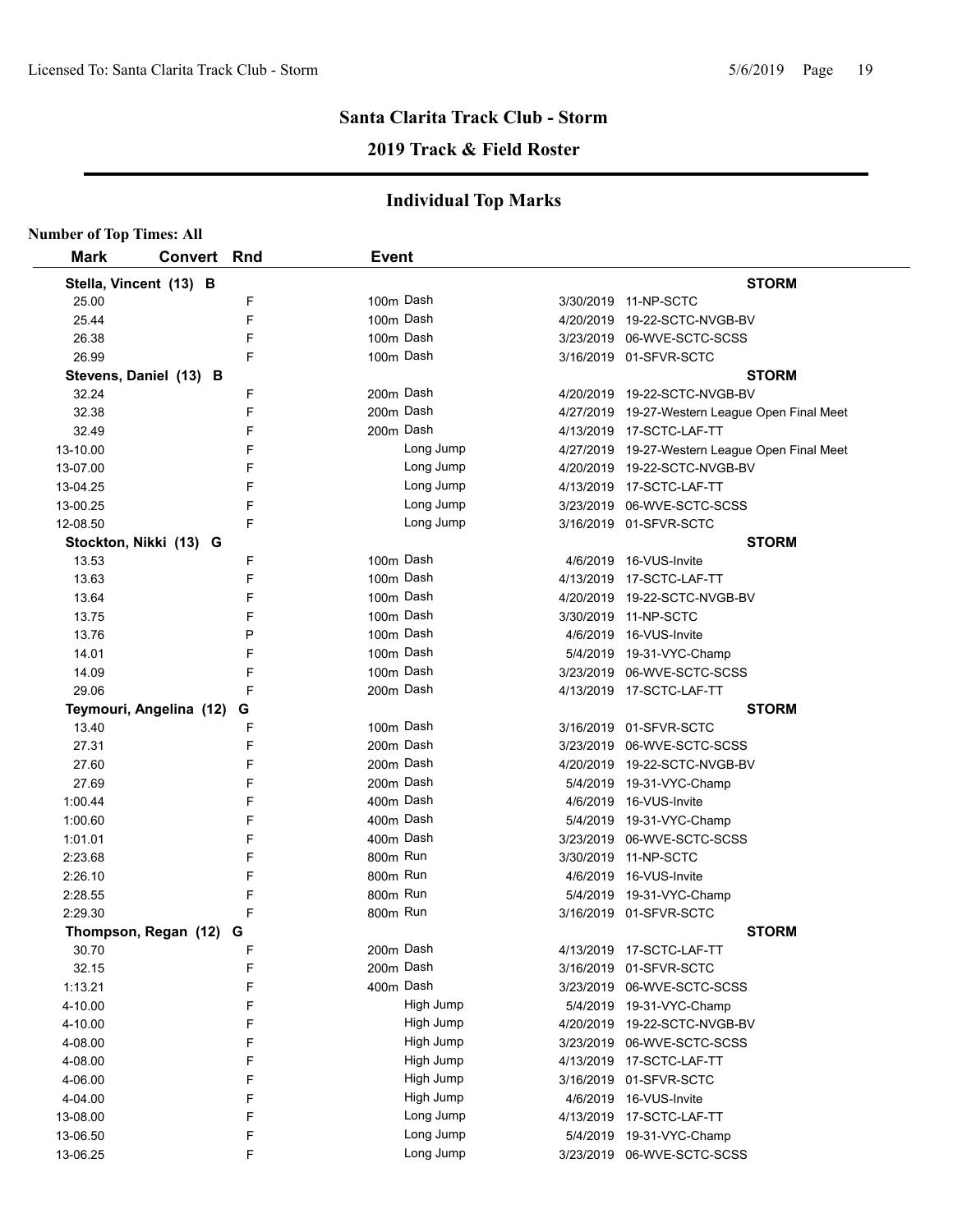### **2019 Track & Field Roster**

| <b>Number of Top Times: All</b> |                           |   |              |                  |                              |
|---------------------------------|---------------------------|---|--------------|------------------|------------------------------|
| <b>Mark</b>                     | Convert Rnd               |   | <b>Event</b> |                  |                              |
|                                 | Thompson, Regan (12) G    |   |              |                  | <b>STORM</b>                 |
| 11-11.50                        |                           | F |              | Long Jump        | 3/16/2019 01-SFVR-SCTC       |
| <b>FOUL</b>                     |                           | F |              | Long Jump        | 4/20/2019 19-22-SCTC-NVGB-BV |
| Toon, Jordyn (13) G             |                           |   |              |                  | <b>STORM</b>                 |
| 2:43.49                         |                           | F | 800m Run     |                  | 4/13/2019 17-SCTC-LAF-TT     |
| 5:30.80                         |                           | F | 1500m Run    |                  | 4/13/2019 17-SCTC-LAF-TT     |
| 12:41.70                        |                           | F | 3000m Run    |                  | 3/30/2019 11-NP-SCTC         |
| 12:45.77                        |                           | F | 3000m Run    |                  | 4/6/2019 16-VUS-Invite       |
|                                 | Uleman, Christian (14) B  |   |              |                  | <b>STORM</b>                 |
| 17.38                           |                           | P | 100m Dash    |                  | 4/6/2019 16-VUS-Invite       |
| 17.69                           |                           | F | 100m Dash    |                  | 4/13/2019 17-SCTC-LAF-TT     |
| 18.02                           |                           | F | 100m Dash    |                  | 3/30/2019 11-NP-SCTC         |
| 18.27                           |                           | F | 100m Dash    |                  | 4/20/2019 19-22-SCTC-NVGB-BV |
| 18.54                           |                           | F | 100m Dash    |                  | 3/16/2019 01-SFVR-SCTC       |
| 36.50                           |                           | F | 200m Dash    |                  | 4/13/2019 17-SCTC-LAF-TT     |
| 36.93                           |                           | F | 200m Dash    |                  | 4/6/2019 16-VUS-Invite       |
| 37.86                           |                           | F | 200m Dash    |                  | 3/30/2019 11-NP-SCTC         |
| 1:20.92                         |                           | F | 400m Dash    |                  | 4/13/2019 17-SCTC-LAF-TT     |
| 1:21.20                         |                           | F | 400m Dash    |                  | 4/20/2019 19-22-SCTC-NVGB-BV |
| 1.21.26                         |                           | F | 400m Dash    |                  | 3/30/2019 11-NP-SCTC         |
| 1:22.48                         |                           | F | 400m Dash    |                  | 3/16/2019 01-SFVR-SCTC       |
|                                 | Valenzuela, Nickolas (12) | B |              |                  | <b>STORM</b>                 |
| 13.66                           |                           | F | 100m Dash    |                  | 4/13/2019 17-SCTC-LAF-TT     |
| 13.82                           |                           | F | 100m Dash    |                  | 3/30/2019 11-NP-SCTC         |
| 13.99                           |                           | F | 100m Dash    |                  | 3/16/2019 01-SFVR-SCTC       |
| 14.00                           |                           | F | 100m Dash    |                  | 4/20/2019 19-22-SCTC-NVGB-BV |
| 14.00                           |                           | F | 100m Dash    |                  | 3/23/2019 06-WVE-SCTC-SCSS   |
| 29.03                           |                           | F | 200m Dash    |                  | 3/16/2019 01-SFVR-SCTC       |
| 19.53                           |                           | F |              | 100m Hurdles 33" | 5/4/2019 19-31-VYC-Champ     |
| 20.55                           |                           | F |              | 100m Hurdles 33" | 3/30/2019 11-NP-SCTC         |
| 20.96                           |                           | F |              | 100m Hurdles 33" | 4/20/2019 19-22-SCTC-NVGB-BV |
| 21.24                           |                           | F |              | 100m Hurdles 33" | 4/13/2019 17-SCTC-LAF-TT     |
| 22.13                           |                           | F |              | 100m Hurdles 33" | 3/23/2019 06-WVE-SCTC-SCSS   |
| 15-06.00                        |                           | F |              | Long Jump        | 3/30/2019 11-NP-SCTC         |
| 14-08.25                        |                           | F |              | Long Jump        | 4/20/2019 19-22-SCTC-NVGB-BV |
| 14-05.50                        |                           | F |              | Long Jump        | 5/4/2019 19-31-VYC-Champ     |
| 14-03.25                        |                           | F |              | Long Jump        | 4/13/2019 17-SCTC-LAF-TT     |
| 13-08.25                        |                           | F |              | Long Jump        | 3/16/2019 01-SFVR-SCTC       |
| 13-03.75                        |                           | F |              | Long Jump        | 3/23/2019 06-WVE-SCTC-SCSS   |
|                                 | Vasquez, Ryan (14) G      |   |              |                  | <b>STORM</b>                 |
| 1:10.45                         |                           | F | 400m Dash    |                  | 4/6/2019 16-VUS-Invite       |
| 2:34.55                         |                           | F | 800m Run     |                  | 4/13/2019 17-SCTC-LAF-TT     |
| 2:35.75                         |                           | F | 800m Run     |                  | 5/4/2019 19-31-VYC-Champ     |
| 2:39.69                         |                           | F | 800m Run     |                  | 3/23/2019 06-WVE-SCTC-SCSS   |
| 2:39.74                         |                           | F | 800m Run     |                  | 4/6/2019 16-VUS-Invite       |
| 2:39.99                         |                           | F | 800m Run     |                  | 3/16/2019 01-SFVR-SCTC       |
| 2:40.25                         |                           | F | 800m Run     |                  | 4/20/2019 19-22-SCTC-NVGB-BV |
| 5:14.40                         |                           | F | 1500m Run    |                  | 4/13/2019 17-SCTC-LAF-TT     |
|                                 |                           |   |              |                  |                              |